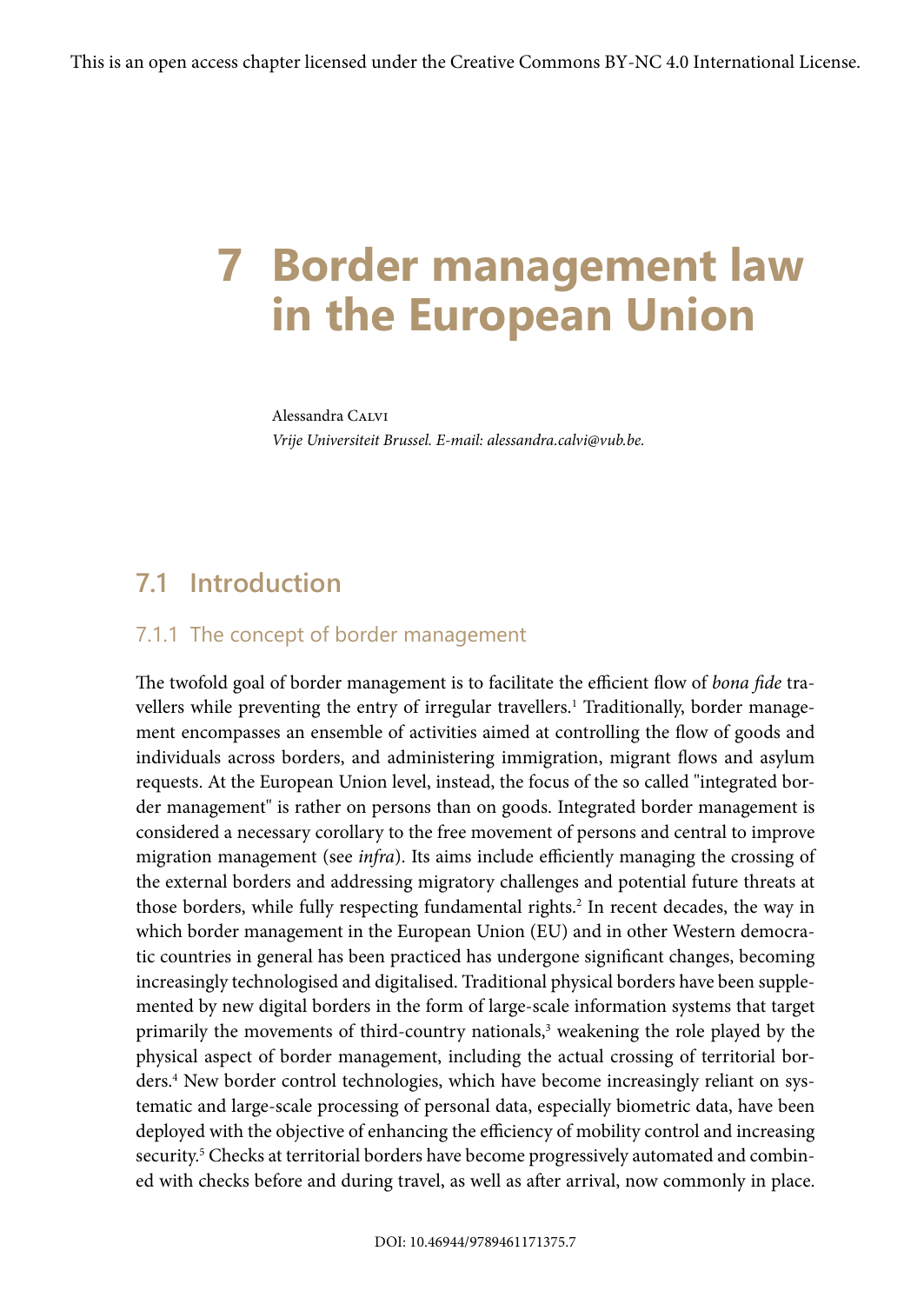At the same time, geographical frontiers are increasingly surveilled in order to prevent their crossing by irregular migrants.<sup>6</sup> Technological experiments in various domains of border management activities are being increasingly undertaken, with these ranging from predicting population movements in the Mediterranean and Aegean Seas by monitoring social media activities to applying artificial intelligence (AI) for risk-scoring purposes.<sup>7</sup>

These changes also concern the actors involved in actual border management. While border management has been first and foremost entrusted with specially trained state officials (see e.g. Article 16 Schenghen Borders Code), due to the progressive externalisation and privatisation of border control (see *infra*), the role of non-national state actors, such as private companies (e.g. air carriers) and even individuals, as well as of supranational and international actors, such as the EU and its many agencies (e.g. Frontex), and even third countries, has increased.8 At the same time, the technologisation of border control has amplified the importance of technology providers.9 The proliferation of technology and data actors has led to an increasingly complex regulatory framework governing border management in the EU, triggering at the same time criticism due to its possible detrimental effects on fundamental rights, particularly data protection and privacy (see *infra*) and, consequently, on democracy and the rule of law. These three elements are inherently and indivisibly linked. While each one seems to operate independently of the others, separating them in practice risks causing the system of values enshrined in Article 2 Treaty on the European Union (TEU) to collapse.10

The purpose of this Chapter is to support assessors in mapping the relevant legal and regulatory framework applicable to border control technologies and, therein, to emphasise those legal requirements – grouped into the three categories of data protection, privacy and ethics<sup>11</sup> – that have to be complied with in order to assure, to the highest extent possible, that border control technologies remain aligned with democratic principles, the rule of law and fundamental rights.

Border management law, which encompasses a patchwork of European, national and international legal and otherwise regulatory instruments (see *infra*), represents a *sui generis* component of the benchmark against which border control technologies have to be assessed under the integrated impact assessment process as proposed in this textbook. Within this process, unlike the other elements of the benchmark (namely data protection, privacy, ethics and social acceptance), border management law is not *per se* a societal concern, but rather contains provisions that do protect societal concerns. In other words, from border management law, it is possible to extrapolate legal requirements enshrining data protection, privacy and ethics that, to be lawful, border control technologies must abide by. The adherence to these requirements is expected to enhance the social acceptance of the technology under assessment.

The structure of this Chapter is as follows: Sections 7.1.2 and 7.1.3 will illustrate some of the fundamental rights and other societal concerns that can be affected by border management laws and policies, as well as by border control technologies. Section 7.2 will delve into the historical development of border management law and policies in the EU. Section 7.3 will provide an overview of the legal and regulatory instruments regulating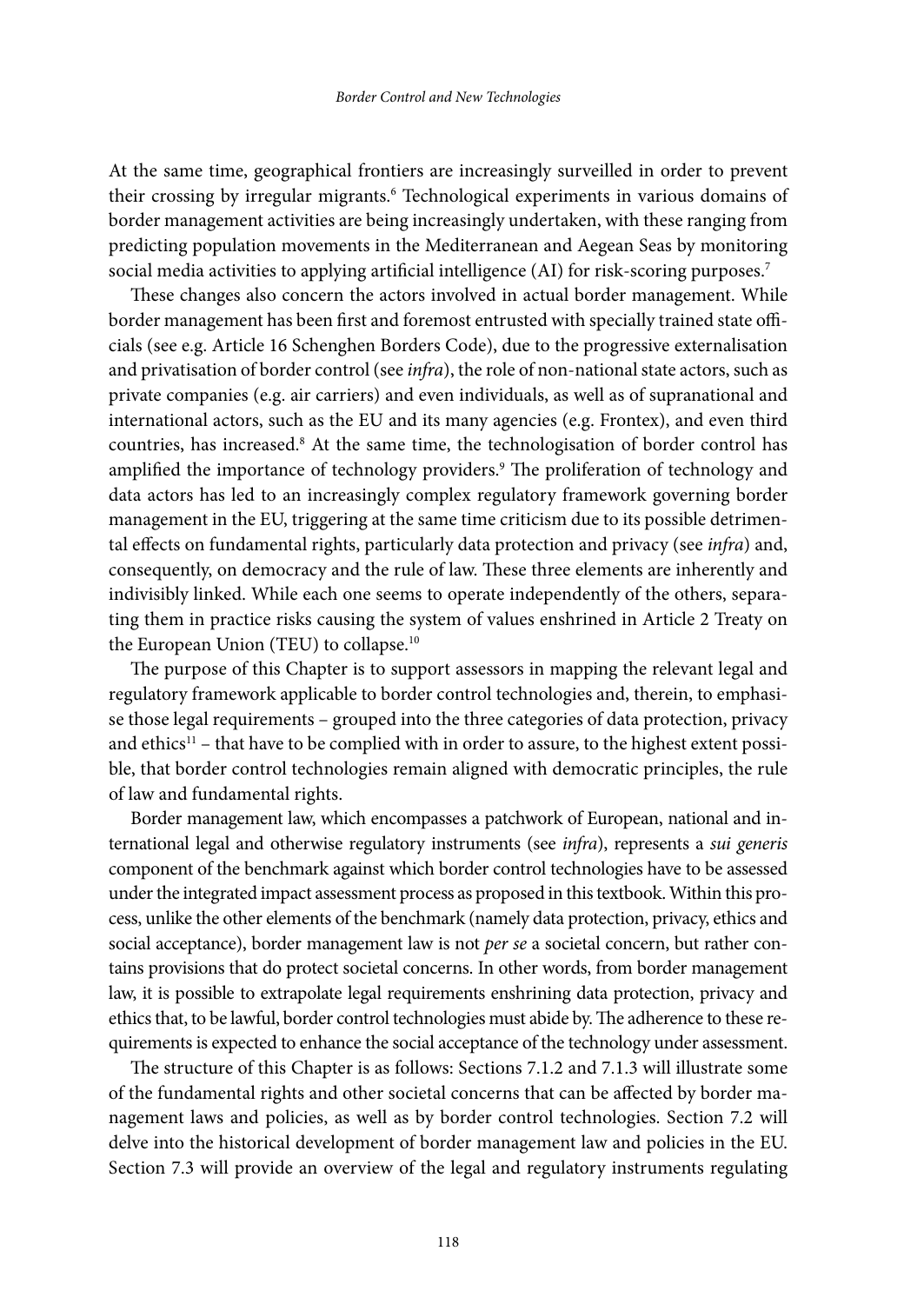border management law. Section 7.4 will focus on the actors involved in border management, and, finally, Section 7.5 will overview the data protection, privacy and ethics requirements enshrined in multiple components of EU border management law that may be relevant for the integrated impact assessment process.

Border management laws and policies are instilled with certain values of a society, values that vary depending on geopolitical and historical circumstances.<sup>12</sup> In other words, border management activities, policy goals and necessities are fluid and subject to change over time. They may promote the respect of fundamental rights, democracy and the rule of law, or conversely advance xenophobic and racially discriminatory ideologies.13 Given that border management is so heavily politicised, it is natural to assume that the utilisation of border control technologies is not neutral either.14

### 7.1.2 How border management laws and policies affect fundamental rights: the case of EU large-scale databases and their interoperability

Several fundamental rights and other societal concerns can be affected by border management laws and policies, as well as by border control technologies. This Section will illustrate some of them, using as a reference point the EU policies concerning large-scale databases and their interoperability that exist.

Such EU large-scale databases presently include: the second-generation Schengen Information System (SIS II), the Visa Information System (VIS), the European Dactyloscopy (Eurodac), and the more recent Entry-Exit System (EES), European Criminal Records Information System for Third Country Nationals (ECRIS-TCN) and European Travel Information and Authorisation System (ETIAS). The EU established these with the aim of supporting border guards in controlling the external borders of the Schengen Area.<sup>15</sup>

In a nutshell, the SIS allows competent authorities in the EU to issue and consult alerts on missing or wanted objects and people. The VIS supports Member States' consular authorities in the management of applications for short-stay visas to visit or to transit through the Schengen Area. The Eurodac supports competent authorities in determining the responsibility for examining an asylum application. In the near future, the EES will electronically register the time and place of entry and exit of third-country nationals, both those requiring a visa and those who are visa-exempt, admitted for a short stay, other than those refused to entry. The ECRIS-TCN will allow Member States' authorities to identify which other Member States hold criminal records on the third-country nationals or stateless persons being checked. The ETIAS will constitute a pre-travel authorisation system for visa-exempt travellers, the key function of which is to verify if a third-country national meets entry requirements before travelling to the Schengen Area, enabling pre-travel assessment of irregular migration, security or public health risks.<sup>16</sup>

Although each EU large-scale database has its purposes and specificities,<sup>17</sup> their technical architectures are similar. They are composed of a central system, managed by the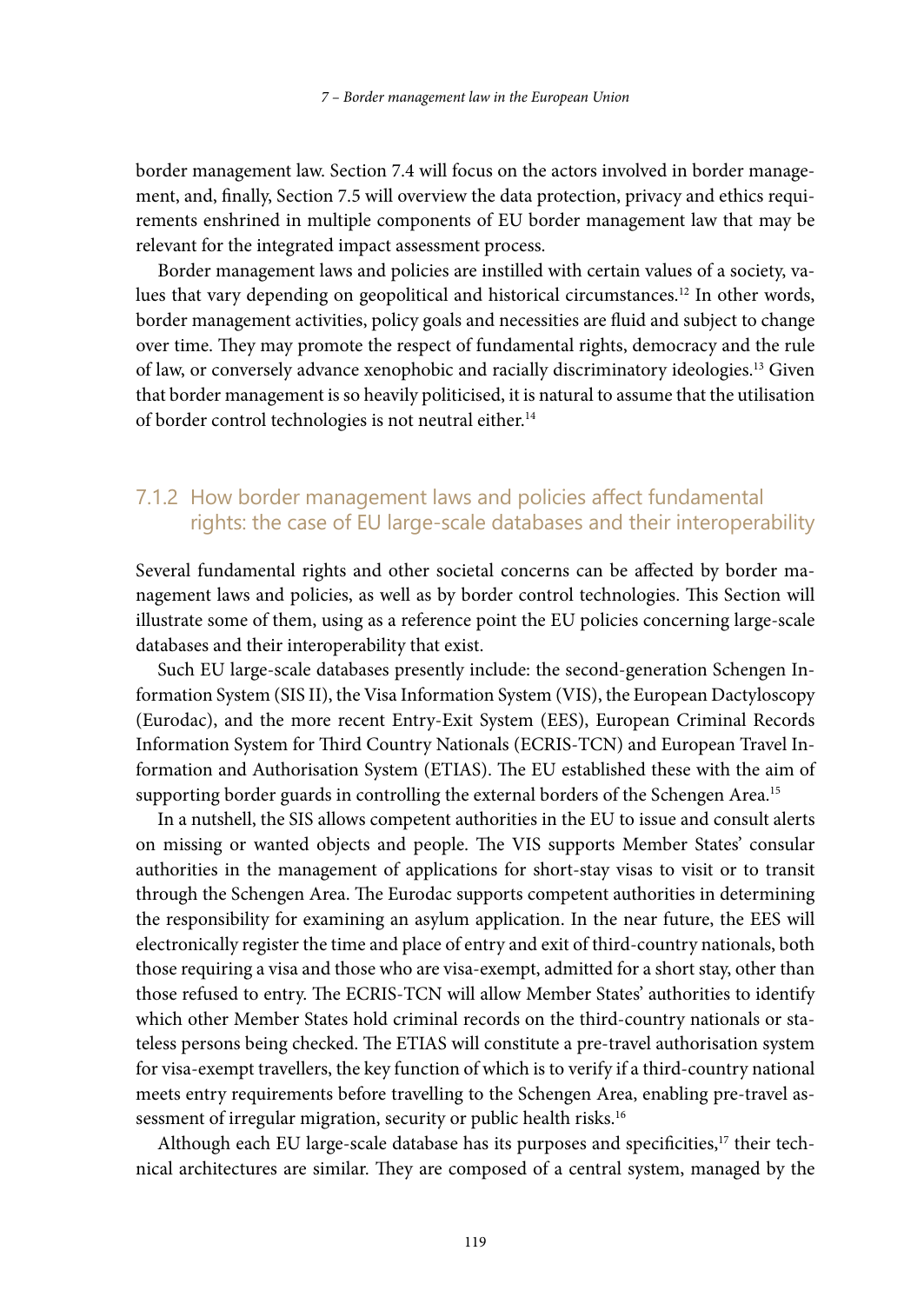European Union Agency for the Operational Management of Large-Scale IT Systems in the Area of Freedom, Security and Justice (eu-LISA), a backup, a national system/interface in each Member State that communicates with the central one, and an (encrypted) communication infrastructure connecting them. National copies of the central system are foreseen for the SIS. All of these databases rely on the extensive processing of personal data, including biometric data (namely, fingerprints, palmprints, facial images, DNA profiles. Note that each database contains different types of biometric data).18 It has been esteemed that the SIS contains over 70 million alerts, the Eurodac more than 5 million fingerprint datasets, and the VIS over 17 million visa applications.<sup>19</sup>

The official goal of the latest EU policies is that these databases will become interoperable. This interoperability scheme will build upon four components: a European Search Portal (ESP), allowing competent authorities to search multiple EU information systems simultaneously (including certain Europol data and Interpol databases).20 This common search protocol will use biographical and biometric data; a shared biometric matching service (BMS), enabling the search and comparison of biometric data (fingerprints and facial images) from several systems that store biometric templates; a common identity repository (CIR), containing biographical and biometric data of third-country nationals recorded in the Eurodac, VIS, EES, ETIAS and ECRIS-TCN; and a multiple-identity detector (MID), which checks whether the biographical identity data contained in the search exists in other parts of the shared system, thus allowing the detection of multiple identities linked to the same set of biometric data.<sup>21</sup>

Many fundamental rights are affected by these EU large-scale databases and their interoperability. Various actors, including the European Data Protection Supervisor (EDPS), the EU Agency for Fundamental Rights (FRA), NGOs and academia have noted, *inter alia*, that the processing of large amounts of personal data not only jeopardises the rights to privacy and personal data protection, but may have a larger impact on democracy and society as a whole. In particular, privacy, they argue, is an inherent value in liberal democratic and pluralist societies, in addition to being a cornerstone for the enjoyment of fundamental rights.<sup>22</sup>

However, other fundamental rights, in particular the right to non-discrimination, are affected by these databases and their interoperability. As these databases mainly contain the data of third-country nationals, concerns have been raised over the fairness of EU laws and policies towards third-country nationals. The Court of Justice of the European Union (CJEU), albeit in a different context, highlighted that the coexistence of different data processing practices for nationals and for non-national EU citizens may be discriminatory.23 Certain analysts even doubt the legality of having different data processing practices for EU and non-EU citizens and whether this respects the essence of the right to personal data protection.<sup>24</sup> Other challenges derive from the technical architecture of the databases, which renders them prone to fragilities (e.g. technical failures, errors in software configurations, discrepancies between the central system and national copies, data quality of the entries, depending mostly on the work practices of their end users).<sup>25</sup> In addition to jeopardising the efficiency of the IT systems, some of these fragilities affect the rights of individuals whose data are stored in them. For instance, inaccuracy of data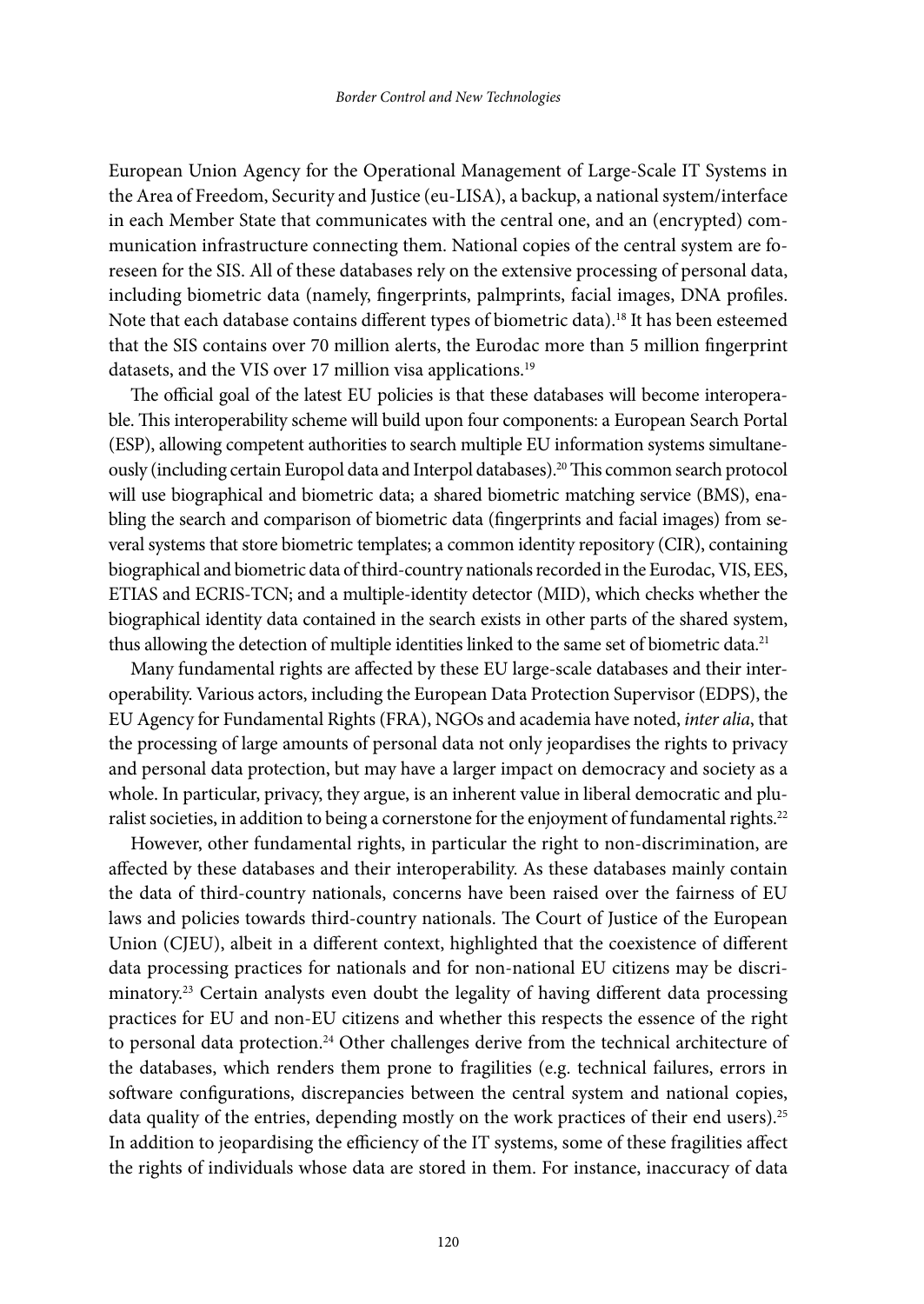or discrepancies between information stored national and central systems may lead to unjust administrative decisions against a person. The negative consequences of data inaccuracy are likely to be amplified by the impending interoperability of the EU large-scale databases. When combined with interstate trust, interoperability may legitimise national authorities to blindly rely on data stored in EU data systems, even when not accurate and up-to-date, instead of performing a careful examination of each case.<sup>26</sup>

Furthermore, interoperability entails much more than interconnecting IT systems. It also implicates semantic, social, cultural, economic, organisational and legal issues.<sup>27</sup> Perhaps most importantly, far from being just a technical choice, interoperability entails a political approach that somehow blurs the lines between various policy goals (e.g. asylum, migration management, law enforcement, counterterrorism), risking, for example, a conflation of the notions of "terrorist" or "criminal" used in public discourse with the legally defined notion of "foreigner" or "alien".28 The interconnection of technologies (and databases) also gives rise to the possibility of function creep, which could imply the expansion of surveillance and data collection functions into areas where they conflict with core data protection principles such as lawfulness, purpose limitation or data minimisation.<sup>29</sup>

EU laws and policies related to EU large-scale databases and interoperability are not alone in facing criticism. Another phenomenon that has been put into question is the externalisation of border control, which refers to a "range of processes whereby European actors and Member States complement policies to control migration across their territorial boundaries with initiatives that realise such control extra-territorially and through other countries and organs rather than their own".30 The externalisation of border control has been deemed particularly detrimental to the effective exercise of the right to asylum and the principle of non-refoulement.<sup>31</sup>

#### 7.1.3 How border control technologies affect fundamental rights

Just as border management laws and policies embed certain values of a society, so are border control (and digital) technologies unneutral. They can be deployed both to promote the respect of fundamental rights, democracy and the rule of law and, conversely, to advance xenophobic and racially discriminatory ideologies.<sup>32</sup> Border control technologies are multiple and diverse. As a general rule, they may facilitate both border checks and border surveillance activities. Border control technologies aimed at facilitating border checks primarily target individuals and rely on extensive personal data processing, whereas those used for border surveillance purposes focus on detecting events where individuals and groups are involved, which entails different risks for fundamental rights.<sup>33</sup>

For instance, although border control technologies may not always rely on personal data processing, there is a risk that they will jeopardise other fundamental rights, *inter alia*, the right to asylum and to non-refoulement,<sup>34</sup> as well as the rights of minorities, who may inadvertently become the main target groups of border surveillance activities.35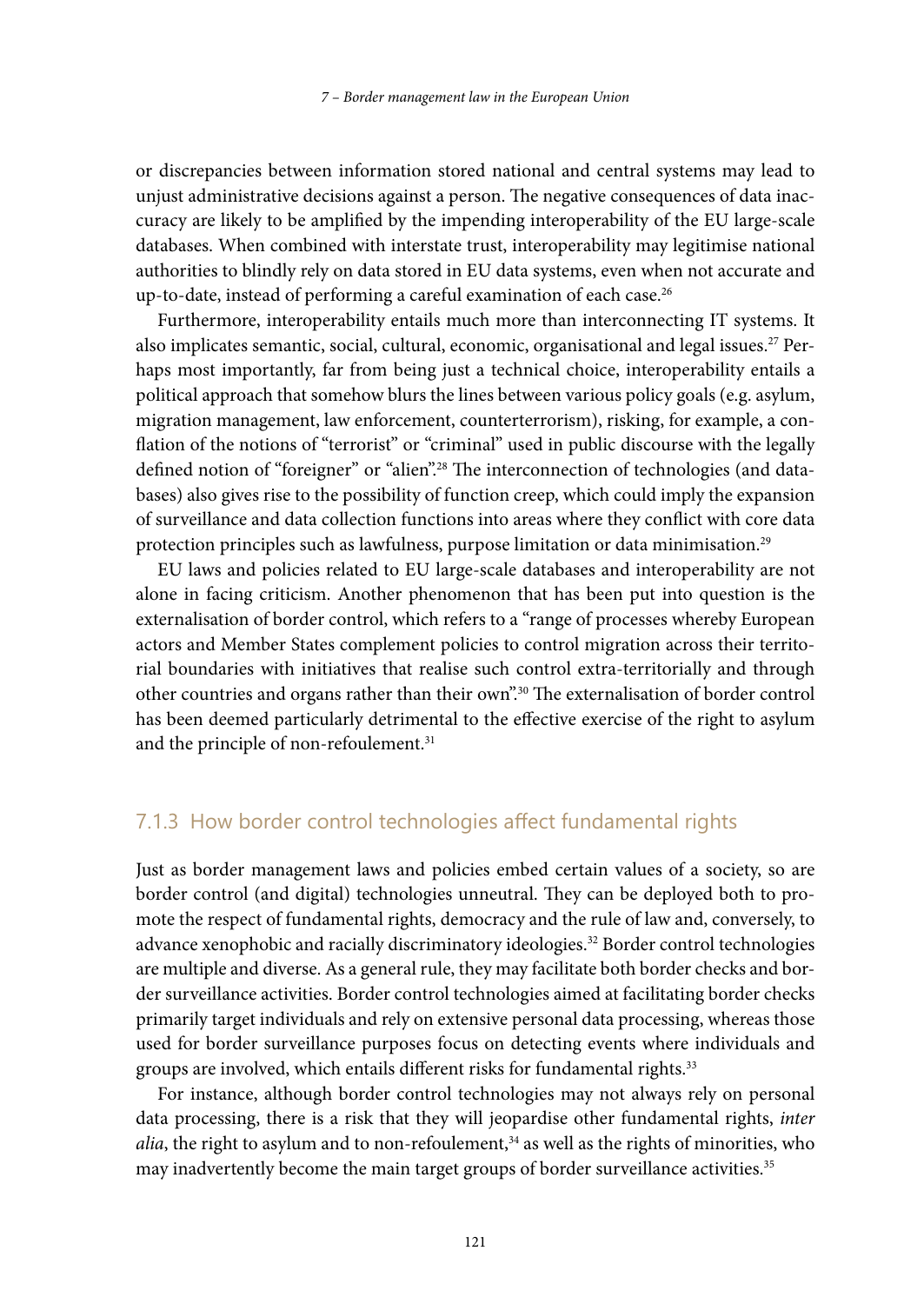One form of border control technology that is particularly challenging from a fundamental rights perspective is the use of algorithmic profiling. In the context of border management, profiling is used mainly to identify known individuals based on previously collected data or as a predictive method to identify unknown individuals who may be of interest to border management authorities, $36$  on the basis of risk indicators. $37$  EU large-scale databases (in particular, the ETIAS) have come to increasingly incorporate algorithmic decision-making, including profiling functionalities (e.g. to determine whether an individual is to be determined a risk).<sup>38</sup> By analysing existing data derived from past experiences and statistical analysis, correlations between certain characteristics and particular outcomes or behaviours are established and used to draw conclusions, and make decisions about certain individuals.39 Consequently, whereas profiling can be a useful tool, its use may lead biased outcomes, affecting, *inter alia*, equality, non-discrimination, privacy and data protection.<sup>40</sup>

Equality and non-discrimination are also at stake, considering that the accuracy of certain border control technologies (e.g. facial recognition) relative to parameters such as gender and skin tone, may give rise to discrimination.<sup>41</sup> Border control technologies are, in this sense, prone to perpetuate human rights harms and exacerbate systemic discrimination.<sup>42</sup>

The performance of the integrated impact assessment of border control technologies can help to minimise such negative consequences.

# **7.2 The historical development of border management law in the EU**

As mentioned above, the essential twofold goal of border management (law) is to facilitate the efficient flow of *bona fide* travellers while preventing the entry of irregular travellers.<sup>43</sup> To achieve this objective, multiple approaches are possible.

For centuries, the so-called "nationalist approach" towards border control has been predominant in Europe.44 In a nutshell, such an approach, typical of modern states, conceives border control as a corollary of sovereignty and therefore a purely domestic matter, for which national governments are the sole responsible actors.<sup>45</sup> The so-called Westphalian (or modern) state system builds upon the idea that sovereign states possess the monopoly of force within their mutually recognised territories, which are delimited by borders.46 Considering that sovereignty for a state entails having control over the territory, the population and the goods therein, borders function as a kind of "filter", demarcating "a portion of the globe that a centralised authority claims as its own and to protect it from external threats".<sup>47</sup> Centuries after the Treaties of Westphalia (1648), the Montevideo Convention on the Rights and Duties of States (1933) still considers the territory, enclosed within borders, as a statehood criterion, together with population, government, and the capacity to enter into relations with other states.<sup>48</sup>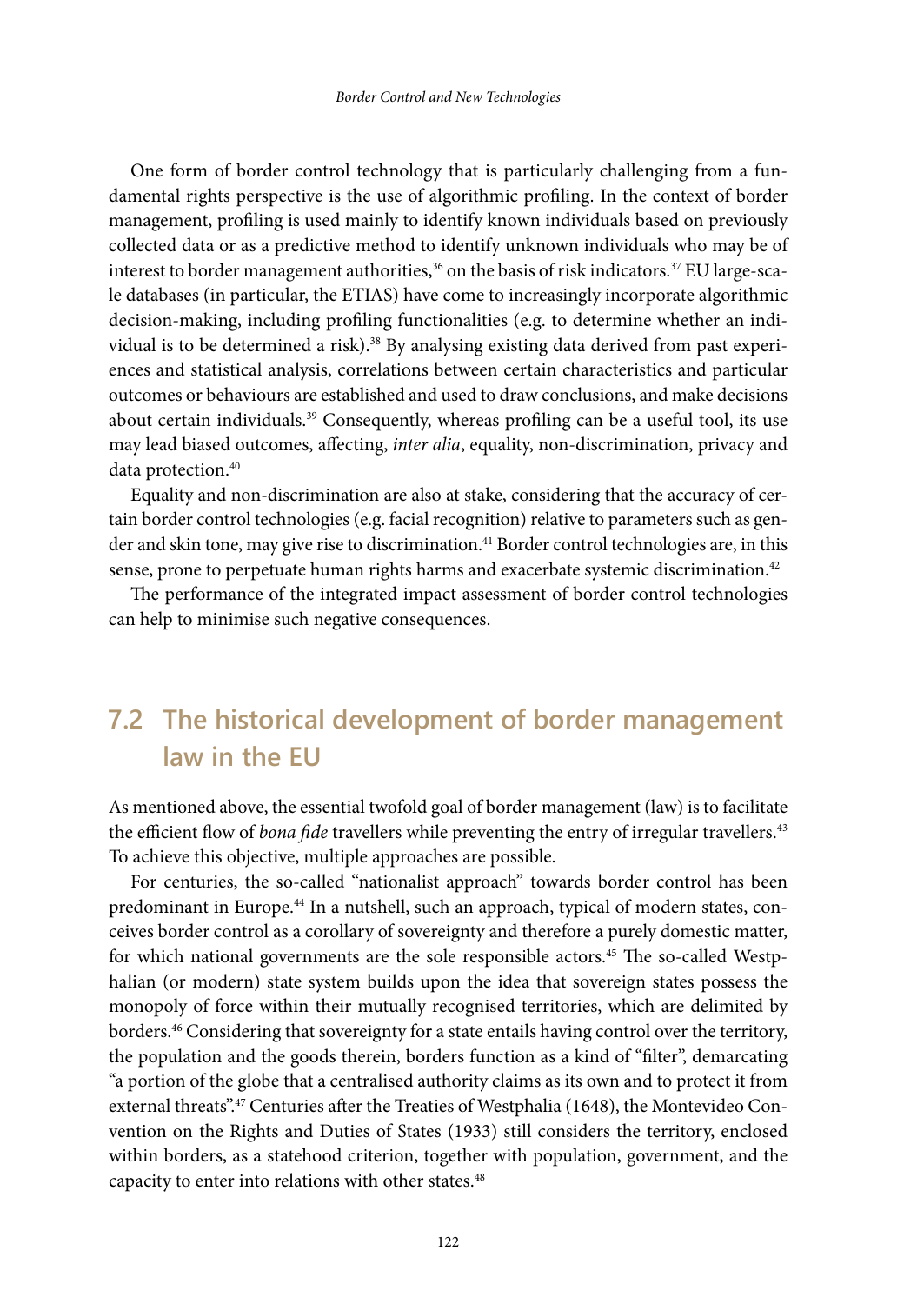With the emergence of supranational institutions, the concept of sovereignty transformed. In Europe, with the process of European integration, the Member States of what is today known as the European Union (EU), started to transfer the execution of some of their sovereign competences at a supranational level, including those competences that relate to border management.<sup>49</sup> This conferral of these competences is a direct consequence of the emergence of the Common Market and four freedoms of the EU, namely the freedom of movement of goods, persons, services, capitals (Title IV TFEU), which are, in turn, safeguarded by diverse policies within the Area of Freedom, Security and Justice (AFSJ), pertaining to, for example, migration (Title V TFEU).

In the process of European integration, supranational cooperation has progressively acquired more and more power and competences in the field of border management. The signing of the Schengen Agreement (1985) and of the Convention Implementing the Schengen Agreement (1990) have laid the foundation for the gradual abolition of internal border controls, homogenisation of visa policies, and implementation of a cooperating structure between internal and immigration officers, including the establishment of the Schengen Information System.50 Yet, the two were international agreements, valid exclusively among the signatory states. The Treaty of Maastricht (1992), establishing the so-called three-pillars structure for the organisation of the competences of the European Union,<sup>51</sup> introduced for the first time the idea of European cooperation in the field of border management, although still based on inter-governmentalism.<sup>52</sup> The Treaty of Amsterdam (1997) went further by incorporating the Schengen rules, previously applicable only to the signatory states of the Schengen Agreement and the Convention implementing it, into the *acquis communautaire*; the body of common rights and obligations that are binding for all EU countries, as EU Member States.53 With the Treaty of Lisbon (2007) and the abolition of the pillars structure, the intergovernmental approach in the field of border management was overcome, border management being nowadays entirely reconducted to supranational cooperation.<sup>54</sup>

Border management laws and policies in the EU build upon the assumption that, to ensure a high level of security and the freedom of movement within the EU, one of the necessary conditions is the strong and reliable (integrated) management of the movement of persons across external borders.55 The progressive technologisation and digitalisation that has come to characterise the EU policies of recent decades is precisely intended to better-secure the EU's external borders and streamline border crossing by becoming increasingly reliant on automated information-sharing and self-service.<sup>56</sup>

These developments represent a turning point in comparison to the above-mentioned nationalist approach.57 Although the EU system still acknowledges the existence of national borders and maintains the rhetoric of borders as filters against external threats, it introduces a key novelty, namely the distinction between internal and external borders. Whereas for the former, the controls are in principle lifted, i.e. these borders may be crossed at any point without a border check on persons – irrespective of their nationality – being carried out,<sup>58</sup> for the latter, controls are in place and – what is perhaps more important – a common policy is established.59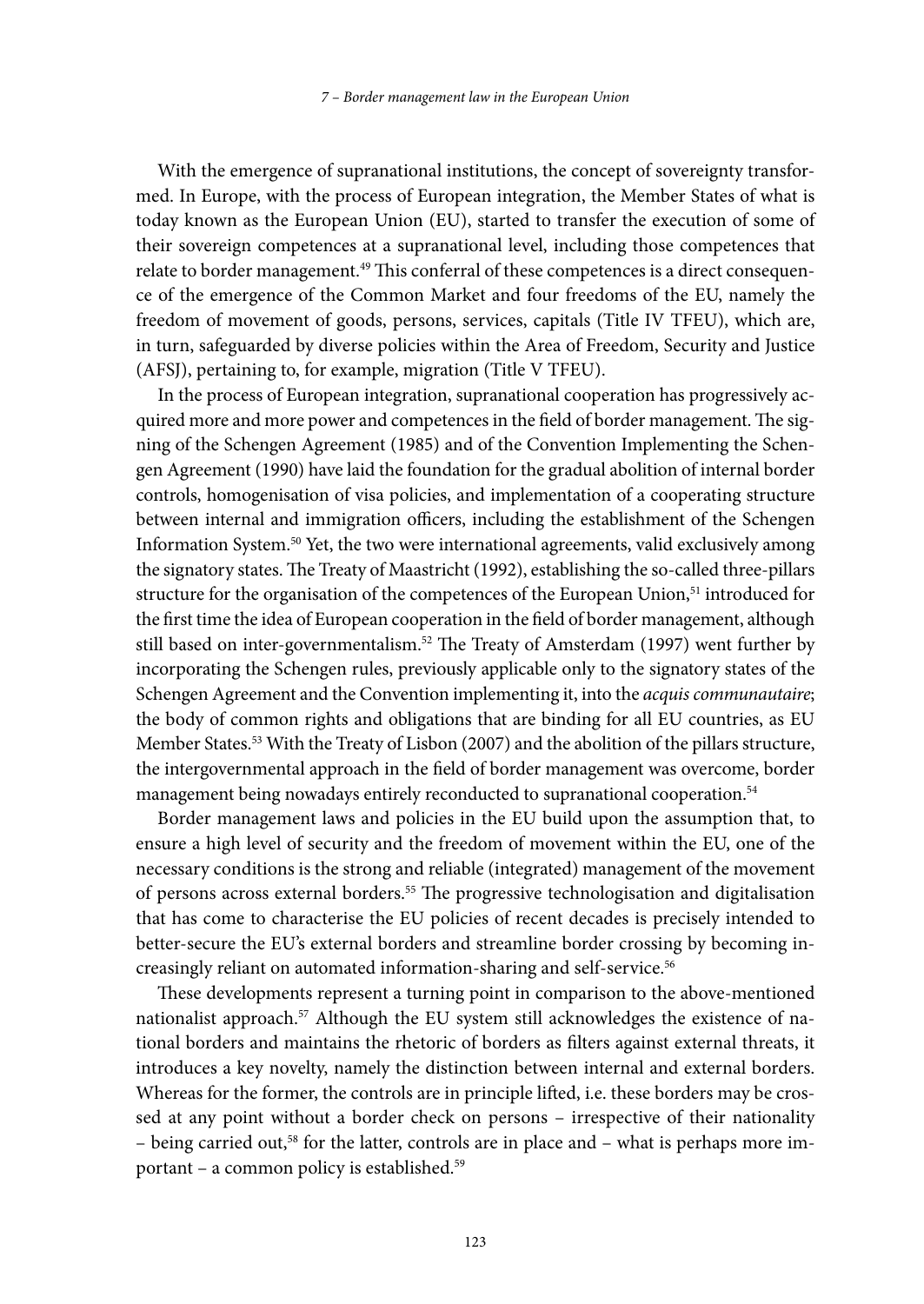This distinction affects also the perception that individuals have about borders and the EU as a whole. From the insider's perspective, the EU may appear open and hospitable, whereas for the rest of the world, it may appear more closed, secure and less permissive.<sup>60</sup> Internal borders are deemed rather inclusive and less visible, while external borders are perceived as exclusive and restrictive, since security and border traffic control are transferred thereto.<sup>61</sup>

# **7.3 Legal and regulatory instruments governing border management in the EU**

Nowadays, border management in the EU is governed by a patchwork of legal and otherwise regulatory instruments, encompassing European primary law sources, namely the Treaties (Treaty on the European Union (TEU) and Treaty on the Functioning of the European Union (TFEU)), and the Charter on Fundamental Rights of the European Union (CFR). While Article 3(2) TEU states the essence thereof – namely that the "Union shall offer its citizens an area of freedom, security and justice without internal frontiers, in which the free movement of persons is ensured in conjunction with appropriate measures with respect to external border controls, asylum, immigration and the prevention and combating of crime", Title V TFEU on the Area of Freedom Security and Justice further specifies a common policy on asylum, immigration and external border control, all of which must conform to the CFR; when implementing EU law, Member States are also bound by the Charter.

Secondary law sources, such as regulations, directives and (implementing) decisions, also play a role in framing EU border management policy. This includes, first and foremost, a legal statute for each border management tool, ranging from Schengen through large-scale databases and their interoperability, the Passenger Name Record (PNR) Directives, the Advanced Passenger Information (API) Directive, the European Border Surveillance System (Eurosur), the rules governing the European bodies and agencies, the rules governing border control of persons crossing the external borders of the Member States of the Union (contained in the Schengen Borders Code (SBC)), to identity cards and passports, unmanned air vehicles, dual-use, etc.<sup>62</sup>

In addition to EU law, Member States are bound by public international law instruments, e.g. bilateral agreements, treaties and conventions, such as the 1950 European Convention on Human Rights, the 1951 Geneva Convention, and the 1967 Protocol Relating to the Status of Refugees. National laws play a role insofar as certain matters, directly or indirectly linked to border management, such as intelligence, military and internal security, are the exclusive competence of Member States.<sup>63</sup>

Eventually, soft law instruments, such as internal policies and practices of border authorities and memoranda of understanding concluded between border control authorities of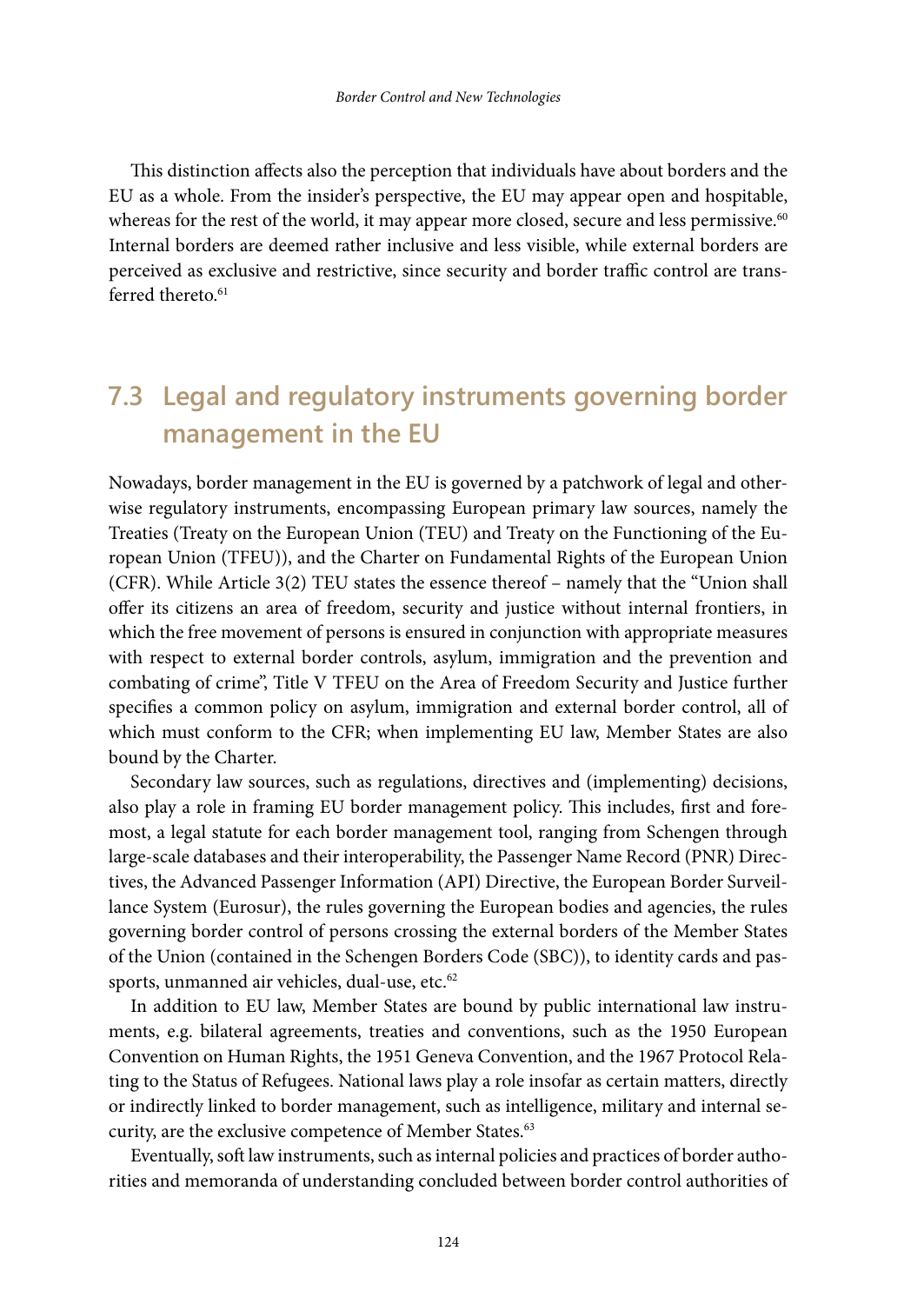neighbouring countries, also come into play in the formation of policy. Finally, a number of technical standards fixed for biometric data contained in passports (International Civil Aviation Organisation (ICAO), National Institute of Standards and Technology (NIST)) set certain limitations on the implementation of border management policy.

### **7.4 Actors involved in border management in the EU**

Over recent decades, border management has come to no longer be a prerogative of state actors alone. The actors currently involved, directly or indirectly, in border management activities can be grouped into three main categories, namely national state actors, supranational state actors (in this context, the EU and its institutions, bodies, offices and agencies) and private actors.

National state actors include the border control authorities entrusted with the actual performance of border checks and border surveillance under national and/or EU law, national law enforcement agencies, insofar as they are assigned border management-related tasks, Passenger Information Units (PIUs) established under the Passenger Name Records (PNR) Directive, and national Data Protection Authorities (DPAs), to the extent that they oversee how nationally competent authorities use EU large-scale databases.

Amongst supranational state actors, apart from the Commission, the European Parliament and the Council, several EU bodies and agencies have been set up and tasked with border management tasks. The European Border and Coast Guard Agency (commonly known as Frontex) $64$ , together with Member States' responsible authorities, oversees the effective implementation of integrated border management at the external borders of the EU. The European Union Agency for the Operational Management of Large-Scale IT Systems in the Area of Freedom, Security and Justice (eu-LISA) is in charge of the operational management of the SIS, VIS and Eurodac, and of the preparation, development and operational management of EES, ETIAS and ECRIS-TCN.<sup>65</sup> The European Data Protection Supervisor (EDPS) has responsibility for supervising personal data processing in the central units of the databases hosted by eu-LISA (the EDPS and national DPAs form together the Supervision Coordination Groups (SCGs)).<sup>66</sup> The European Asylum Support Office (EASO) contributes to the development of the Common European Asylum System by facilitating, coordinating and strengthening practical cooperation among Member States on the many aspects of asylum.67 Finally, the European Union Agency for Law Enforcement Cooperation (Europol) will, under certain conditions (e.g. when necessary to fulfil its mandate), have access to the SIS, VIS, Eurodac, EES, ETIAS and ECRIS-TCN.68

Private actors include carriers and those private entities that, due to the progressive privatisation of border control, have been tasked with specific border management-related tasks such as sharing passenger-related information with border control authorities or denying boarding.69 A key group of private actors not mentioned in the legal and otherwise regulatory framework, but that in practice influence border management, are the technology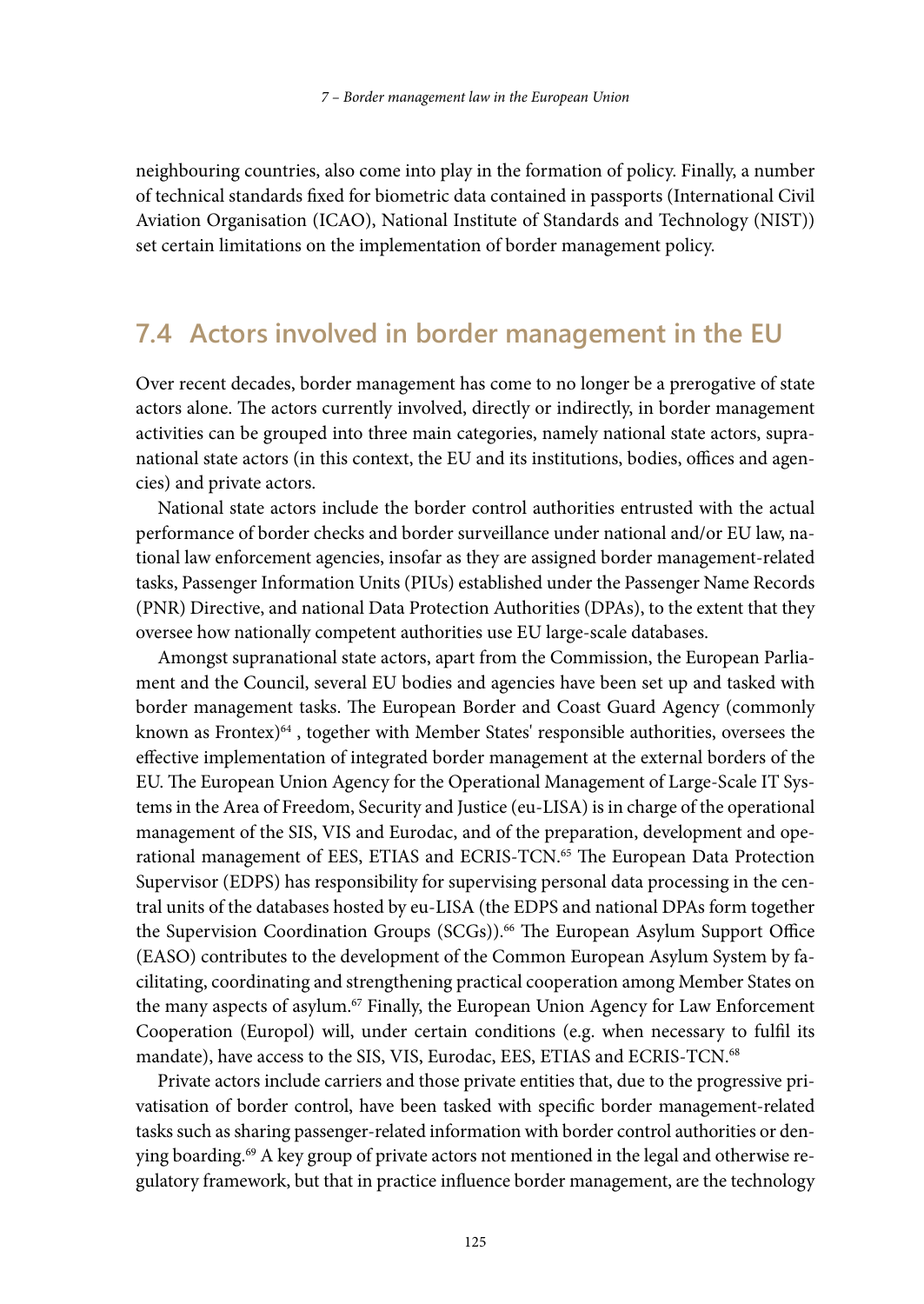providers themselves.70 When public authorities lack the technical capacity for deploying and understanding border control technologies, they may rely, sometimes to a high degree, on technology developers. This has a tendency to enable these private actors to influence the border control agenda and to shape priorities regarding the technologies to be deployed.<sup>71</sup>

# **7.5 Legal requirements enshrining data protection, privacy and ethics in EU border management law**

### 7.5.1 An introduction to the built-in safeguards system of EU border management law

Given the EU's commitment to democracy, the rule of law and fundamental rights, border management law in the EU contains built-in safeguards that protect these values, and in particular data protection, privacy and ethics. Therefore, for the purposes of the process of integrated impact assessment of border control technologies, these requirements enshrining data protection, privacy and ethics have to be evaluated by means of a legal compliance check on the envisaged technology. The adherence to these requirements is further expected to enhance the social acceptance of the technology under assessment.

It should be noted that the sole legal compliance check against data protection, privacy and ethics requirements does not necessarily grant that a border control technology is socially acceptable and respects democracy, the rule of law and fundamental rights. Indeed, as mentioned above, border management laws (and policies) may embed xenophobic and racially discriminatory ideologies. In democratic systems, many safeguards are arguably in place to avoid this happening. For instance, at a procedural level, part of the EU framework governing border management (e.g. regulations, directives) is the outcome of the ordinary legislative procedure,<sup>72</sup> where the European Parliament is co-legislator with the Council. Yet, this does not automatically ensure the adherence of these laws to superior sources (e.g. Charter of Fundamental Rights of the European Union). The EU legal framework can be challenged in front of the Court of Justice of the European Union and invalidated. In other words, procedural democracy does not necessarily coincide with substantive democracy, which functions with the actual interest of those governed.<sup>73</sup> Furthermore, when legislation is adopted specifically to confront emergency situations, using an intergovernmental method, $74$  or has (apparently) more technical content (e.g. EU implementing and delegated acts), the democratic scrutiny is lessened.75 Similar considerations are valid, *mutatis mutandis*, for national laws governing border management.

Each type of technology to be implemented corresponds to an applicable legal framework. For example, when border control technologies are used to perform border checks, they may be connected to EU large-scale databases, meaning that rules on EU large-scale databases and the Schengen Borders Code are applicable, and compliance requirements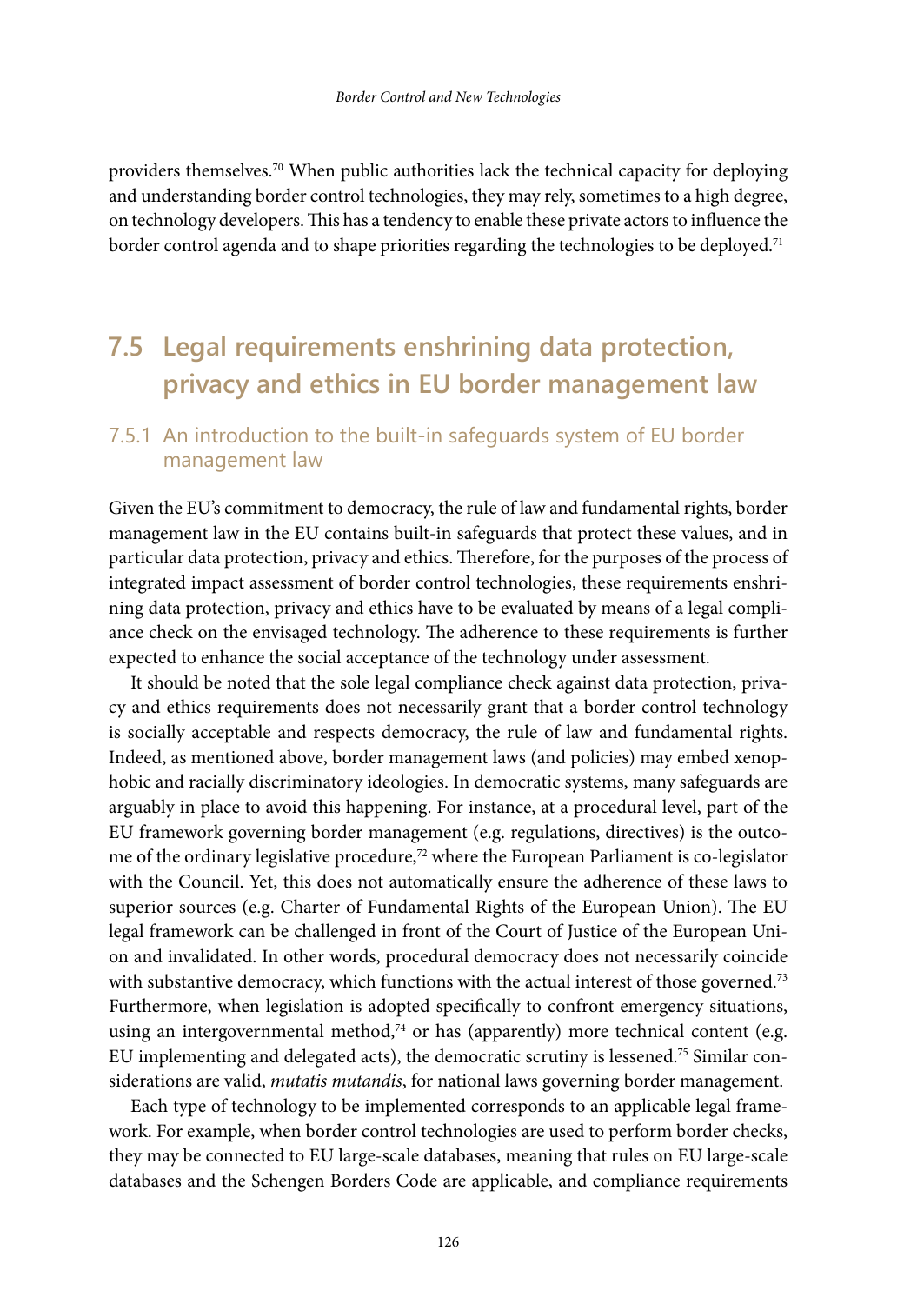must be extrapolated therefrom. Conversely, when border control technologies are aimed at performing border surveillance activities, other rules (Eurosur) may be relevant. (An inventory of the EU legal framework potentially applicable to border control technologies, grouped into macro-topics, is provided in Annex IV of this textbook.)

As a general rule, the legal framework applicable to border control technologies, and particularly in regard to the exchange of information in border management activities (e.g. EU large-scale databases, interoperability regulations), is governed by its own data protection rules (*lex specialis*). Matters that are not expressly regulated in the framework are referred mainly to the General Data Protection Regulation (GDPR) (*lex generalis*), unless the purpose is "the prevention, detection or investigation of terrorist offences or other serious criminal offences", meaning that the Law Enforcement Directive (LED) is applicable.76

For the European institutions, bodies and agencies involved in border management, the *lex generalis* is Regulation (EU) 2018/1725 on the protection of natural persons with regard to the processing of personal data by the Union institutions, bodies, offices and agencies and on the free movement of such data (EUDPR). Chapter IX EUDPR regulates the processing of operational personal data by Union bodies, offices and agencies when carrying out activities falling within the scope of judicial cooperation in criminal matters and police cooperation. Certain regulations establishing EU bodies and agencies contain their own data protection rules that constitute *lex specialis* in relation to the EUDPR (for Frontex, this is, for example, Chapter IV, Section 2 Frontex Regulation). Europol is an exception to this, due to the fact that, at present, it has its own data protection rules.

More specifically, border management law establishes some special rules, especially in relation to data subjects' rights, data transfers, accessibility of personal data and accuracy of biometric data, that specify the *lex generalis*. In addition, border management law gives substance and further specifies certain concepts contained in the GDPR (e.g. allocation of roles of controllers and processors). Regarding other obligations (e.g. the need to appoint a data protection officer (DPO), the requirement for the data controller to perform a DPIA), border management authorities and EU bodies and agencies involved in border management are still bound by the GDPR, the LED and/or the EUDPR.

### 7.5.2 Summary of the data protection, privacy and ethics requirements of the EU border control system

#### 7.5.2.1 Data Protection Requirements

The following is a cursory overview of the specific regulatory measures current assured by multiple components of EU border management law. This Section needs to be read in conjunction with Chapter 4 on personal data protection, where the concepts under the *lex generalis* are presented.

1. *Roles of controllers and processors*. The responsibilities of controllers and processors are allocated in accordance with the law.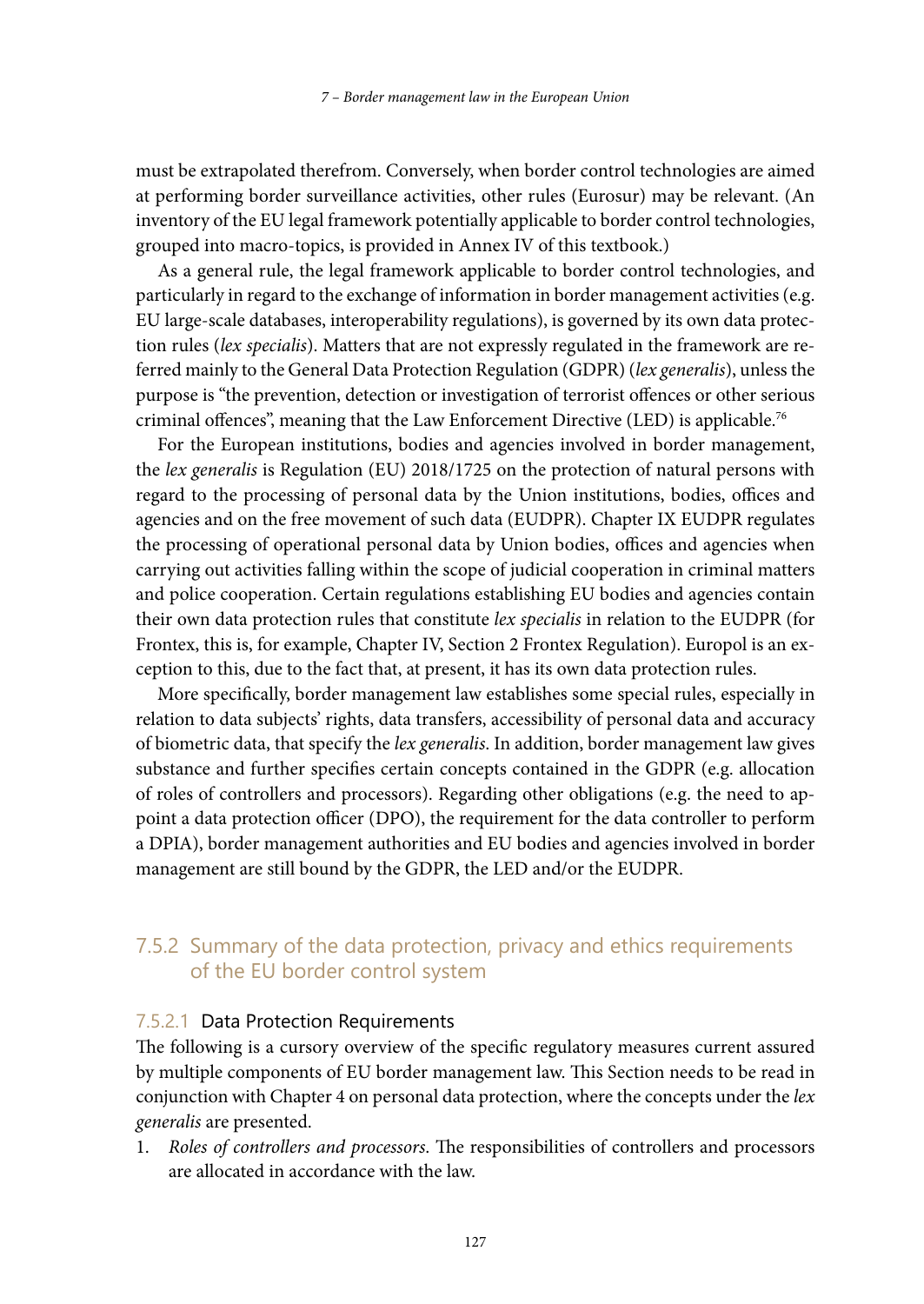In some cases, border management law expressly allocates the roles of controllers and processors in the entities involved in data processing operations.<sup>77</sup> The distinction is important because data controllers have broader obligations than data processors (e.g. performance of a DPIA).78

- 2. *Lawful processing*. A legal basis grounds the personal data processing performed by the border control technology. Border management law may lay down the basis for certain processing operations (e.g. expressly require border control authorities to carry out certain data processing operations), or clarify the legal basis to be used in certain processing (e.g. consent).<sup>79</sup>
- 3. *Purpose limitation*. Data processed by a border control technology are processed for specified, explicit and legitimate purposes, in line with those specified in the relevant legal and regulatory framework applicable to it. Border management law lists the purposes for which a border control activity is carried

out and personal data are to be processed (e.g. each EU large-scale IT system has own purposes, whereas the PNR and API directives specify why PNR and API are processed).<sup>80</sup> Therefore, when a border control technology processes personal data, the purposes of processing need to be in-line with those specified in the legal framework applicable to it.

- 4. *Data minimisation*.
	- 4.1. The border control technology processes only the personal data that are adequate, relevant and not excessive for the specific border control activity.

In the context of border management, not all the activities performed by border control authorities require personal data processing. Border management law clarifies that, whereas personal data processing is a core function for border checks,<sup>81</sup> it is conversely exceptional for border surveillance.<sup>82</sup>

4.2. The border control technology ensures that only certain categories of personal data are processed.

While a border control technology may have the technical capacity to process multiple categories of personal data, not all of them are necessary for performing a border management activity. For example, border management law provides a closed list of the categories of personal data that can be stored/processed in EU large-scale databases,<sup>83</sup> or collected and transferred by (air) carriers.<sup>84</sup>

5. *Accuracy*. Mechanisms are in place to ensure that data processed by a border control technology are accurate and up-to-date, and that any change in the data is promptly communicated to those (authorities) concerned.

Keeping data accurate and up-to-date in the context of border management is of utmost importance to effectively take action against those individuals that represent a threat to security and to prevent unjust decisions against *bona fide* individuals.<sup>85</sup> Accordingly, border management law requires border control authorities to set up mechanisms to ensure that inaccurate or outdated information stored in a database is erased or updated within a specific period of time, and that the changes are communicated to those (authorities) concerned.<sup>86</sup>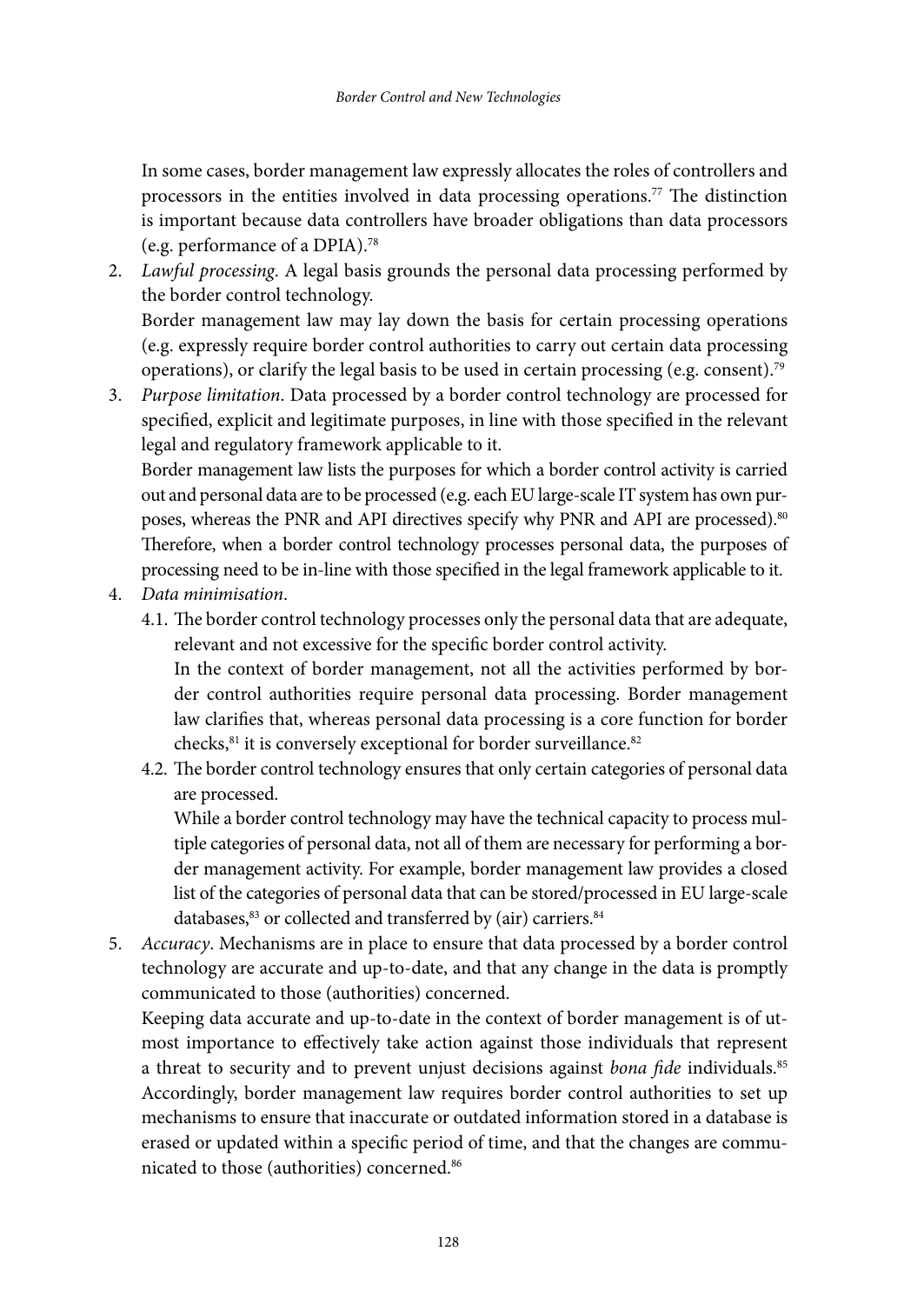6. *Accuracy for biometric data*. The border control technology complies with minimum data quality standards for biometric data.

Border management law adopts a (partially) different approach compared to the *lex generalis* on biometric data. Whereas under the *lex generalis* the processing of biometric data is in principle prohibited, it is conversely the core of the functioning of EU large-scale IT systems and portrayed as a more secure, efficient and reliable solution for identification and verification of the identity of individuals.<sup>87</sup> However, for reliable identification and verification of identities, the accuracy of biometric data is of pivotal importance. For this reason, border management law expressly sets standards for the accuracy of biometric data that border control technologies must comply with.<sup>88</sup>

- 7. *Storage limitation*.
	- 7.1. The border control technology ensures that data are automatically deleted once the retention period elapses.

Border management law expressly defines the data retention period for the information stored in EU large-scale databases and of the personal data processed by Frontex. As a further safeguard for the data subjects, it requires that, once the data retention period elapses, data are automatically deleted.<sup>89</sup>

7.2. The border control technology ensures that log data are deleted once the retention period elapses.

Border management law specifies the retention period for logs in relation to both EU large-scale databases and their interoperability. However, since logs are kept for accountability purposes (see *infra*), their deletion is not automatic.<sup>90</sup>

8. *Data security (availability, integrity & confidentiality)*. The organisation adopts technical and organisational measures to ensure the security of the data processed by the border control technology.

Border management law expressly introduces certain technical and organisational measures that that need to be complied with to ensure, to the greatest extent possible, the security and availability of EU large-scale databases. Such organisational measures include the establishment of a security plan, a business continuity plan and a disaster recovery plan, as well as fall-back procedures.<sup>91</sup> The technical measures include the encryption of the communication infrastructure connecting national interfaces and central systems, and measures ensuring the technical compatibility between national interfaces and central systems for the transmission of data.<sup>92</sup>

- 9. *Accountability*. The border control authority has accountability measures in place. Border management law provides for a series of accountability measures that include:
	- **•** maintenance of logs/records of processing activities (which are also made available to supervisory authorities);<sup>93</sup>
	- staff training on data protection and rules and procedures of processing;<sup>94</sup>
	- **•** self-monitoring of the national and EU authorities dealing with EU large-scale databases:95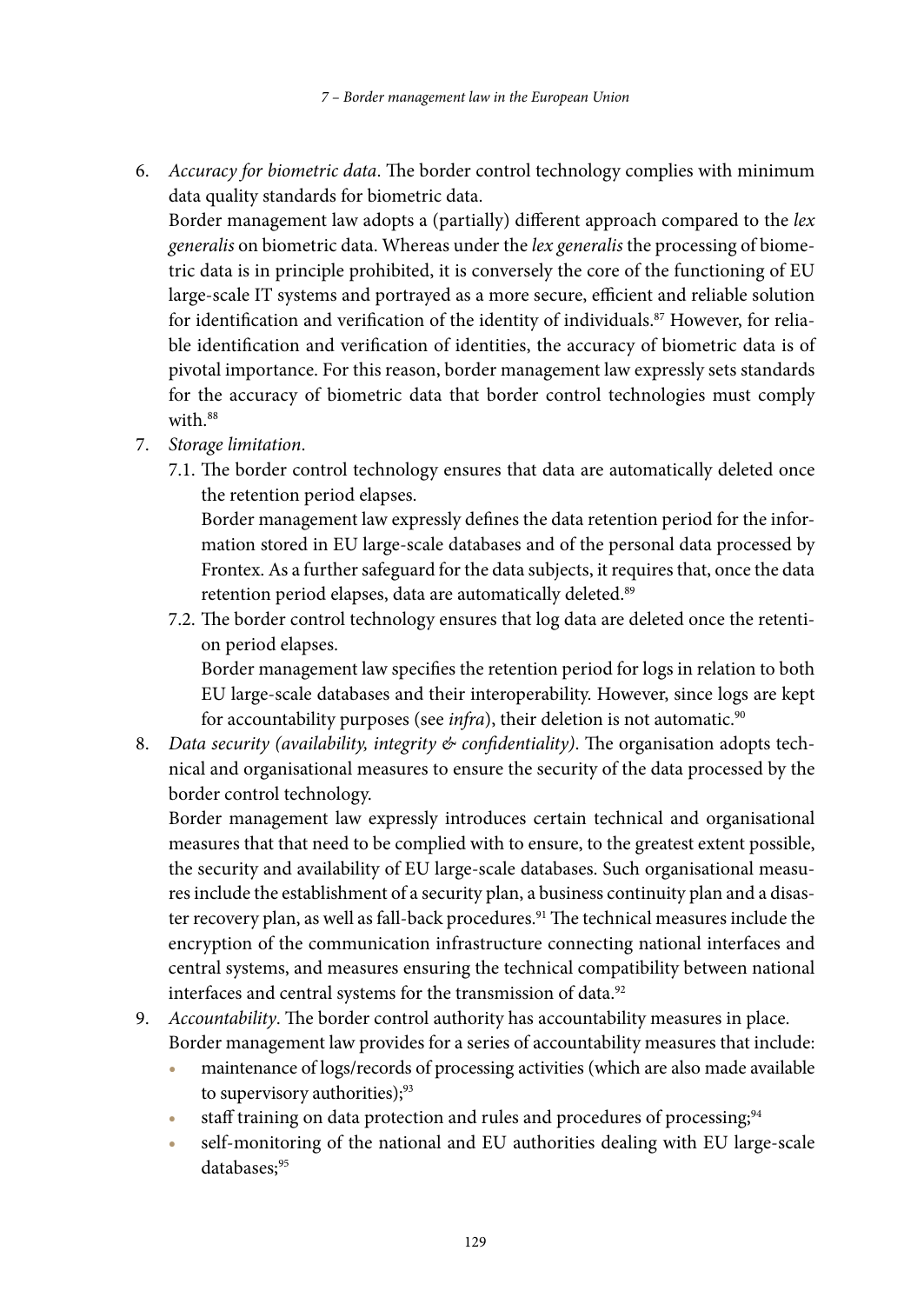- **•** requirements that that persons working with EU-large scale databases are bound by professional secrecy or equivalent;<sup>96</sup>
- **•** requirements as to what documentation (e.g. records of data subjects' requests, inventories of technical copies of databases, reports of security incidents)<sup>97</sup> is made available to supervisory authorities.
- 10. *Data subjects' rights*. Data subjects are granted the possibility to exercise their rights. Data subjects' rights have been developed with the aim of mitigating the power imbalances between data controllers and data subjects, to enhance the control of the latter over their personal information.<sup>98</sup> In law enforcement and security-related contexts, they are more limited in scope but still need to be granted.<sup>99</sup> Similarly, border management law poses some limitations, but still ensures that data subjects enjoy the rights to:
	- information;<sup>100</sup>
	- access (also indirect via a DPA);<sup>101</sup>
	- **•** rectification;102
	- **•** erasure;103
	- **•** restriction of processing (for EES, ETIAS, ECRIS-TCN, MID);
	- **•** to a certain extent, not to be subject to a decision based solely on automated processing that significantly affects them.104

Border control authorities need to keep track of data subjects' requests, reply to them within the deadlines specified in the legal framework applicable to them and, in the event that they are unable to comply with the request, inform data subjects of the reasons for refusal and of their right to lodge a complaint with a DPA. Together with eu-LISA, they are liable for damages suffered by individuals resulting from unlawful data processing.<sup>105</sup>

11. *Data transfers*. Transfers to third countries and/or international organisations of data collected by the border control technology is either not allowed or restricted to very specific cases.

Border management law adopts a special approach towards data transfer compared to the *lex generalis*. Data transfers to third countries are forbidden or limited to very specific cases. This is due to the fact that the sharing of personal data with third countries could be particularly dangerous for those seeking international protection.<sup>106</sup> Restrictions are also in place regarding transfers to international organisations and private entities.<sup>107</sup>

- 12. *Accessibility of personal data*.
	- 12.1. Only specific staff members of pre-defined national competent authorities have access to data processed by the border control technology.
	- 12.2. Only specific staff members of pre-defined EU agencies have access to data processed by the border control technology insofar as it is necessary for fulfilling their mandate or performing their tasks.

Preventing unlawful access in the context of border management is a pressing issue considering the possibilities of function creep brought about by the inter-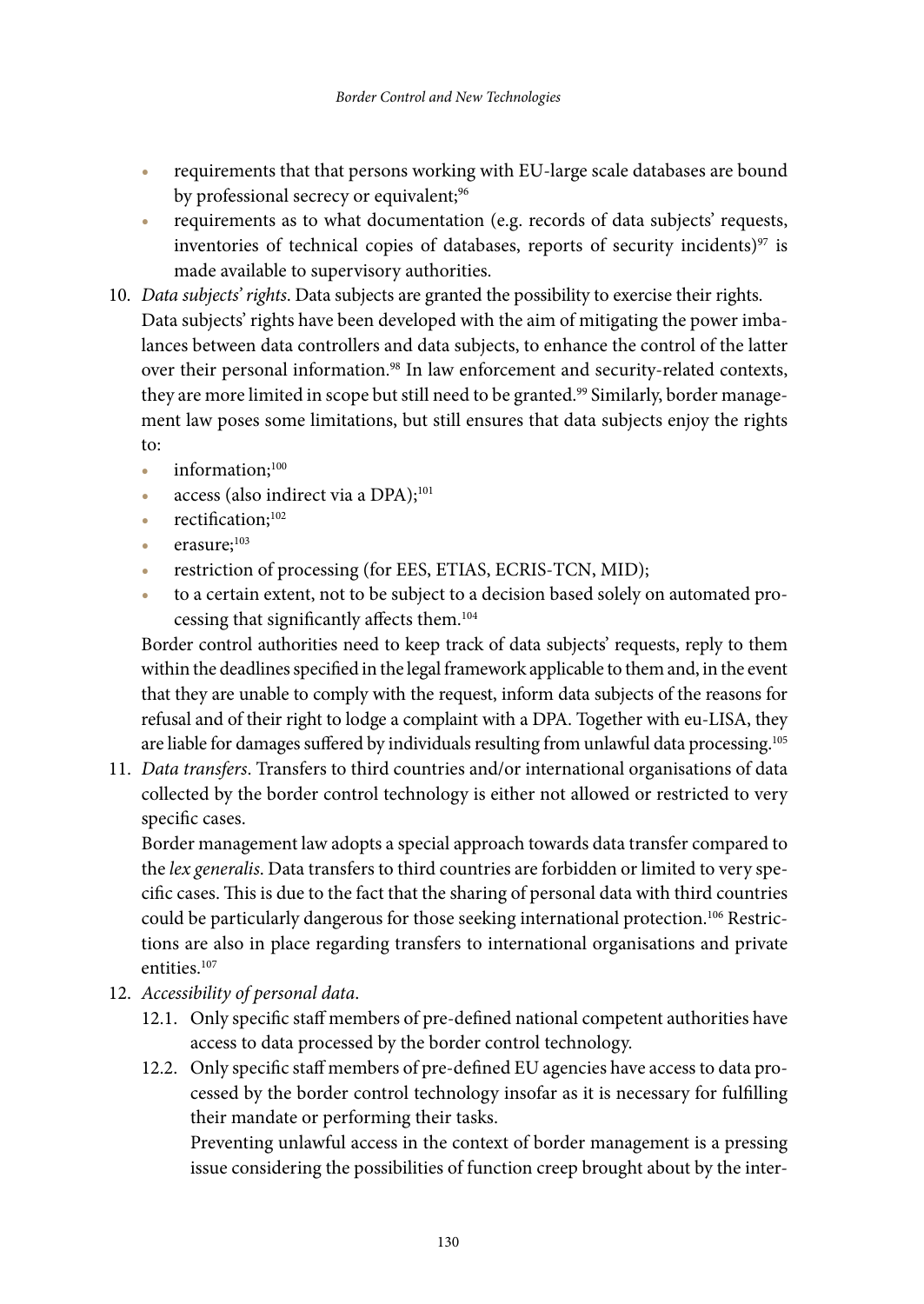operability of EU large-scale databases.108 This is why border management law ensures, on the one hand, that only specific staff members of pre-defined national competent authorities have access to data processed by the border control technology,109 and, on the other, that only specific staff members of pre-defined EU agencies have access to data processed by the border control technology insofar as it is necessary to fulfil their mandate or perform their tasks. $110$ 

#### 7.5.2.2 Privacy and ethics requirements

Border management law sets out provisions neither on ethics nor the protection of privacy or private life are scarce.

It should be noted that privacy and ethics requirements are inferred from the broader requirement to ensure, in the course of border management activities, the protection of fundamental rights. As mentioned above, ethics (and privacy) requirements still remain legal requirements. Yet, ethics requirements have been defined in this way because compliance with them might be requested by ethics committees or similar expert bodies.

#### **Privacy Requirements**

- 1. *Respect of one's private life*. The border control technology ensures that the processing of personal data respects one's private life. Border management law requires that the processing of personal data respects one's private life.111
- 2. *Respect of (body) integrity*. The border control technology ensures that the processing of personal data respects the (body) integrity of individuals. Border management law requires that processing of personal data respects the (body) integrity of individuals.<sup>112</sup>
- 3. *Privacy by design*. Privacy considerations have been embedded in the border control technology for its entire lifecycle.

Border management law requires that data privacy considerations are embedded in the border control technology for its entire lifecycle.<sup>113</sup> This requirement derives from the need for eu-LISA to follow the principles of privacy by design and by default throughout the entire lifecycle of the development of the EES.

4. *Privacy by default*. The default settings of the border control technology are the most privacy-friendly possible.

Border management law requires that the default settings of the border control technology are the most privacy-friendly possible.114 This requirement derives from the need for eu-LISA to follow the principles of privacy by design and by default throughout the entire lifecycle of the development of the EES.

#### **Ethics requirements**

- 1. *Informed consent.*
	- 1.1. The public is informed about the existence of the border crossing point.<sup>115</sup>
	- 1.2. The public is informed of the temporary reintroduction of border controls.<sup>116</sup>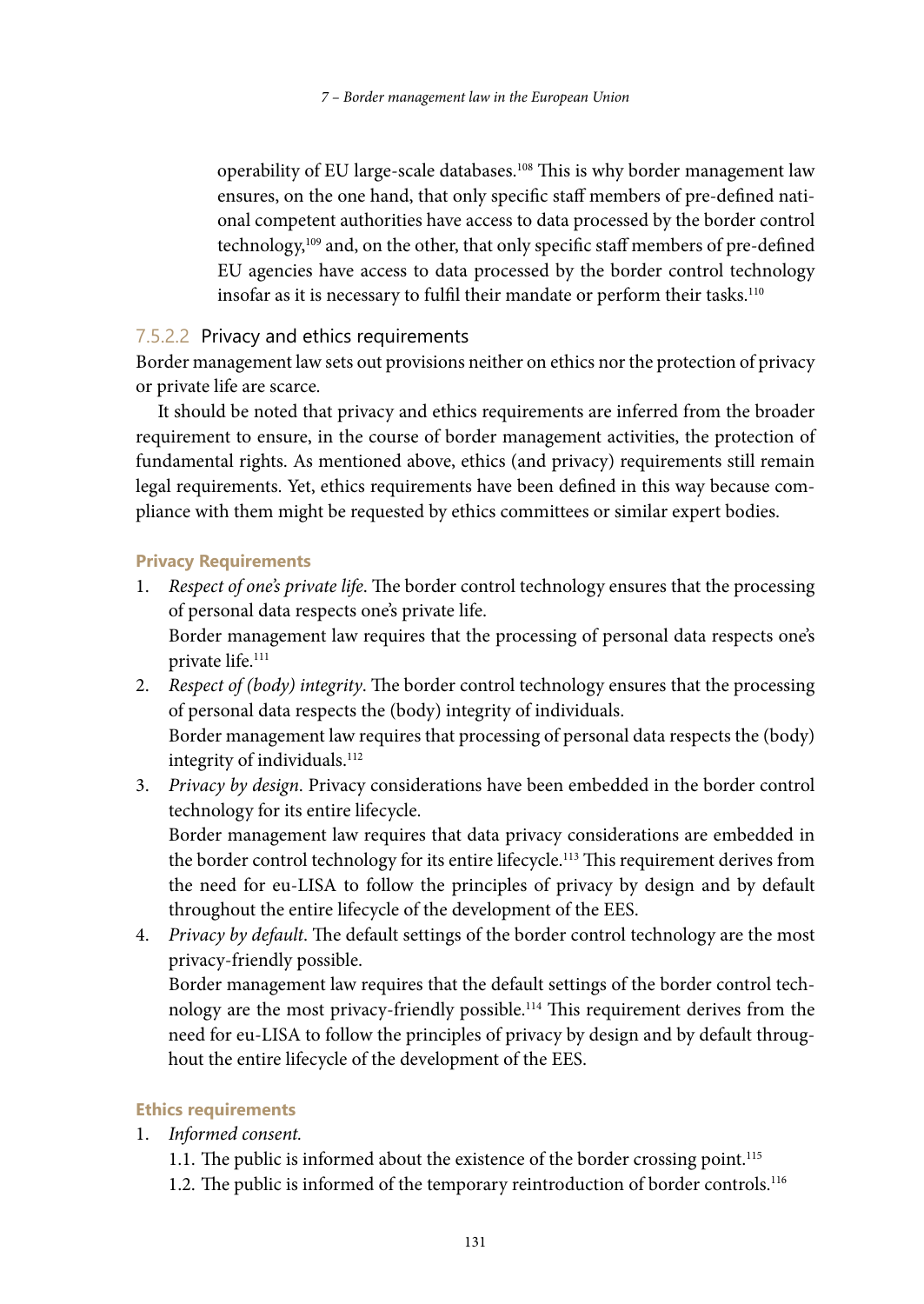- 2. *Freedom of choice.*
	- 2.1. Persons may opt to not use a border control technology (e.g. e-gate).<sup>117</sup>
	- 2.2. Persons who opt to not use a border control technology (e.g. e-gate) are not discriminated against for their choice.<sup>118</sup>
- 3. *Dual-use.*

Border management law sets restrictions on dual-use border control technologies (e.g. limitations to their export, transit and brokering).119

4. *Fairness.*

The use of the border control technology is fair towards third-country nationals. This requirement derives from the need of EU policies to be fair towards third-country nationals.120

- 5. *Human dignity.*
	- 5.1. The use of the border control technology does not result in inhuman or degrading treatment. This requirement derives from the need for border control to not result in inhuman or degrading treatment.<sup>121</sup>
	- 5.2. Fingerprinting is in accordance with safeguards in the CFR.122
- 6. *Non-discrimination and bias.*

The processing of personal data shall not result in discrimination against persons on any grounds.123

- 7. *Rights of elderly and people with disabilities.* Border control technologies are designed to be used by all persons, except for children under 12 years of age.<sup>124</sup>
- 8. *Rights of children.*
	- 8.1. Children under a certain age are exempted from providing fingerprints.<sup>125</sup>
	- 8.2. Border control alerts regarding children are admissible only in restricted cases, and with the aim of safeguarding the best interests of the child.<sup>126</sup>
	- 8.3. Alerts concerning children are deleted when the child reaches the age of majority.<sup>127</sup>
	- 8.4. Queries in the CIR against minors of 12 years of age are forbidden unless in the best interests of the child.<sup>128</sup>
- 9. *Vulnerable persons.*
	- 9.1. Alerts concerning vulnerable persons are admissible only in restricted cases.<sup>129</sup>
	- 9.2. Alerts concerning vulnerable persons are deleted in certain circumstances.<sup>130</sup>
	- 9.3. Border guards have received specialised training for detecting and dealing with situations involving vulnerable persons.<sup>131</sup>
- 10. *Non-refoulement and right to asylum.*
	- 10.1. Regardless of the use of a border control technology, individuals are not subject to refoulement and have the possibility to request asylum.<sup>132</sup>
	- 10.2. Particular attention is to be paid to the rights of people in need of international protection.133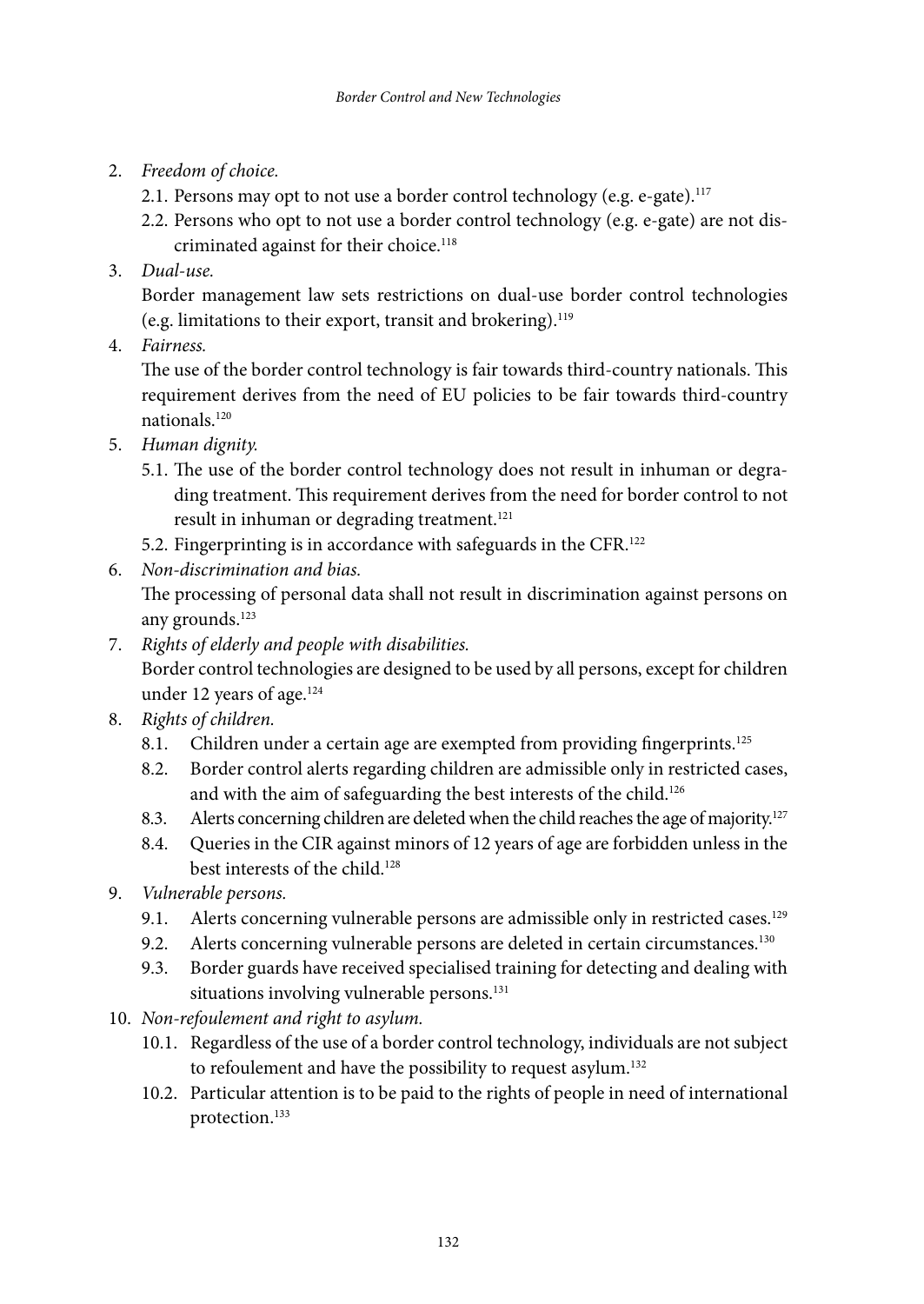# **Endnotes**

- 1. Berry Tholen, "The Changing Border: Developments and Risks in Border Control Management of Western Countries," *International Review of Administrative Sciences* 76, no. 2 (2010): 259–78, [https://doi.org/10.1177/0020852309365673;](https://doi.org/10.1177/0020852309365673) Evelien Brouwer, "Large-Scale Databases and Interoperability in Migration and Border Policies: The Non-Discriminatory Approach of Data Protection," *European Public Law* 26, no. 1 (2020): 71–92.
- 2. Nadav Morag, "Border Management in Europe: Is the Paradigm Evolving?," *Homeland Security Affairs* 16, no. 1 (2020). Recital 1 Regulation (EU) 2019/1896 of the European Parliament and of the Council of 13 November 2019 on the European Border and Coast Guard and repealing Regulations (EU) No 1052/2013 and (EU) 2016/1624, OJ L 295, 14.11.2019, 1–131 (Frontex Regulation). See also Recital 6 Regulation (EU) 2016/399 of the European Parliament and of the Council of 9 March 2016 on a Union Code on the rules governing the movement of persons across borders (Schengen Borders Code), OJ L 77, 23.3.2016, p. 1–52.
- 3. Gloria González Fuster and Serge Gutwirth, "When 'Digital Borders' Meet 'Surveilled Geographical Borders': Why the Future of EU Border Management Is a Problem", in *A Threat against Europe. Security, Migration and Integration*, eds. J. Peter Burgess and Serge Gutwirth (Brussels: VUBPress, 2011), 171–90.
- 4. Tholen, "The Changing Border: Developments and Risks in Border Control Management of Western Countries."
- 5. Gloria González Fuster, Paul De Hert, and Serge Gutwirth, "Privacy and Data Protection in the EU Security Continuum," *INEX Policy Brief* 12 (2011).
- 6. González Fuster and Gutwirth, "When 'Digital Borders' Meet 'Surveilled Geographical Borders': Why the Future of EU Border Management Is a Problem."
- 7. Petra Molnar, EDRi, and the Refugee Law Lab, "Technological Testing Grounds Migration Management Experiments and Reflections from the Ground Up," 2020.
- 8. Tholen, "The Changing Border: Developments and Risks in Border Control Management of Western Countries."
- 9. Diego Naranjo and Petra Molnar, "The Privatization of Migration Control," 2020.
- 10. Sergio Carrera, Elspeth Guild, and Nicholas Hernanz, "The Triangular Relationship between Fundamental Rights, Democracy and the Rule of Law in the EU Towards an EU Copenhagen Mechanism", CEPS Paperbacks, 2013.
- 11. Although the benchmark for the integrated impact assessment is quadripartite, the legal requirements were grouped into the three categories of data protection, privacy and ethics because border management law does not contain provisions enshrining social acceptance.
- 12. Zaiotti refers to different 'cultures of border control' defined as "relatively stable constellation[s] of background assumptions and corresponding practices shared by a border control community in a given period and geographical location". Ruben Zaiotti, *Cultures of Border Control: Schengen and the Evolution of European Frontiers* (Chicago: University of Chicago Press, 2011).
- 13. Tendayi Achiume, "Report of the Special Rapporteur on Contemporary Forms of Racism, Racial Discrimination, Xenophobia and Related Intolerance," 2020.
- 14. Achiume.
- 15. European Court of Auditors, "Special Report EU Information Systems Supporting Border Control-a Strong Tool, but More Focus Needed on Timely and Complete Data," 2019.
- 16. The EES, ETIAS and ECRIS-TCN are foreseen to be established by 2023. Diana Dimitrova and Teresa Quintel, "Technological Experimentation Without Adequate Safeguards? Interoperable EU Databases and Access to the Multiple Identity Detector by SIRENE Bureaux," *Data Protection and Privacy, Volume 13, Data Protection and Artificial Intelligence*, eds.,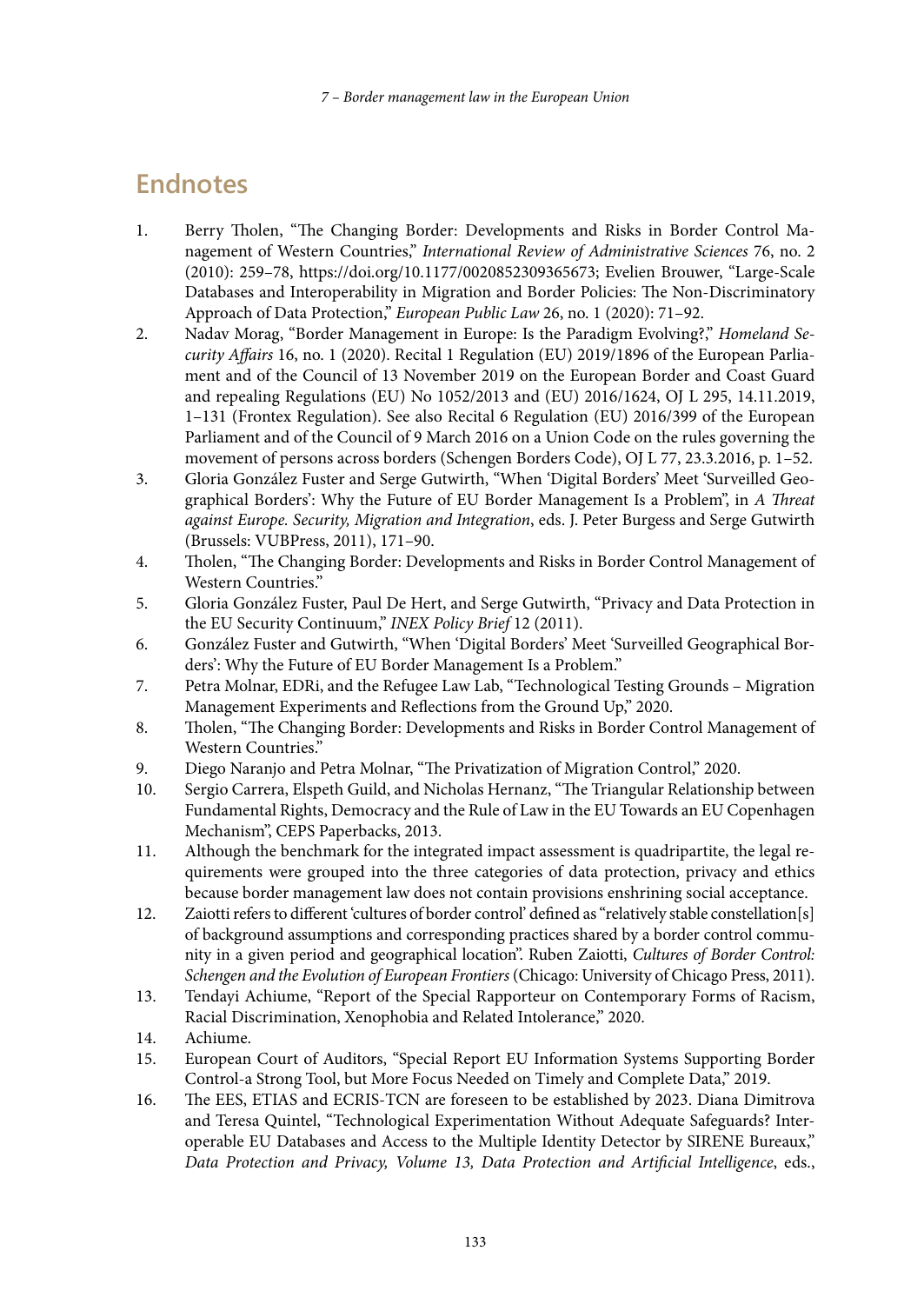Dara Hallinan, Ronald Leenes, and Paul De Hert (Oxford: Hart Publishing, 2021). See Glossary for further information.

- 17. For an overview of the main objectives of each EU large-scale database: European Union Agency for Fundamental Rights, *Under Watchful Eyes: Biometrics, EU IT Systems and Fundamental Rights* (Luxembourg: Publications Office of the European Union, 2018), [https://doi.](https://doi.org/10.2811/29) [org/10.2811/29.](https://doi.org/10.2811/29)
- 18. Teresa Quintel, "Connecting Personal Data of Third Country Nationals: Interoperability of EU Databases in the Light of the CJEU's Case Law on Data Retention," *University of Luxembourg Law Working Paper* 2 (2018); Simone Casiraghi and Alessandra Calvi, "Biometric Data in the EU (Reformed) Data Protection Framework and Border Management," in *Personal Data Protection and Legal Developments in the European Union*, ed. Maria Tzanou (Hershey: IGI-Global, 2020), 202–23, [https://doi.org/10.4018/978-1-5225-9489-5.ch010.](https://doi.org/10.4018/978-1-5225-9489-5.ch010)
- 19. European Union Agency for Fundamental Rights, *Under Watchful Eyes: Biometrics, EU IT Systems and Fundamental Rights*.
- 20. I.e. the Interpol Stolen and Lost Travel Document database (SLTD database) and the Interpol Travel Documents Associated with Notices database (TDAWN database).
- 21. Katrien Luyten and Sofija Voronova, "Interoperability between EU Border and Security Information Systems," 2019.
- 22. European Union Agency for Fundamental Rights, *Under Watchful Eyes: Biometrics, EU IT Systems and Fundamental Rights*.
- 23. González Fuster, De Hert, and Gutwirth, "Privacy and Data Protection in the EU Security Continuum."
- 24. Brouwer, "Large-Scale Databases and Interoperability in Migration and Border Policies: The Non-Discriminatory Approach of Data Protection."
- 25. Rocco Bellanova and Georgios Glouftsios, "Controlling the Schengen Information System (SIS II): The Infrastructural Politics of Fragility and Maintenance," *Geopolitics* 24, no. 2 (2020): 1–25, <https://doi.org/10.1080/14650045.2020.1830765>.
- 26. Evelien Brouwer, "Interoperability of Databases and Interstate Trust: A Perilous Combination for Fundamental Rights," [Verfassungsblog.de,](http://Verfassungsblog.de) 2019.
- 27. Paul De Hert and Serge Gutwirth, "Interoperability of Police Databases within the EU: An Accountable Political Choice?," *International Review of Law, Computers & Technology* 20, no. 1–2 (2006): 21–35, <https://doi.org/10.1080/13600860600818227>.
- 28. EDPS Opinion 4/2018 on the Proposals for two Regulations establishing a framework for interoperability between EU large-scale information systems, Brussels, 16 April 2018.
- 29. Tim Dekkers, "Technology Driven Crimmigration? Function Creep and Mission Creep in Dutch Migration Control," *Journal of Ethnic and Migration Studies* 46, no. 9 (2020): 1849–64, <https://doi.org/10.1080/1369183X.2019.1674134>.
- 30. Violeta Moreno-Lax and Martin Lemberg-Pedersen, "Border-Induced Displacement: The Ethical and Legal Implications of Distance-Creation through Externalization," *QIL, Zoom-In* 56 (2019): 5–33.
- 31. Bill Frelick, Ian M. Kysel, and Jennifer Podkul, "The Impact of Externalization of Migration Controls on the Rights of Asylum Seekers and Other Migrants," *Journal on Migration and Human Security* 4, no. 4 (2016): 190–220.
- 32. Achiume, "Report of the Special Rapporteur on Contemporary Forms of Racism, Racial Discrimination, Xenophobia and Related Intolerance."
- 33. Rocco Bellanova and Denis Duez, "The Making (Sense) of EUROSUR: How to Control the Sea Borders?," in *EU Borders and Shifting Internal Security: Technology, Externalization and Accountability*, ed. Raphael Bossong and Helena Carrapico (Heidelberg: Springer, 2016), 23–44.
- 34. European Union Agency For Fundamental Rights, *How the Eurosur Regulation Affects Fundamental Rights* (Luxembourg: Publications Office of the European Union, 2018).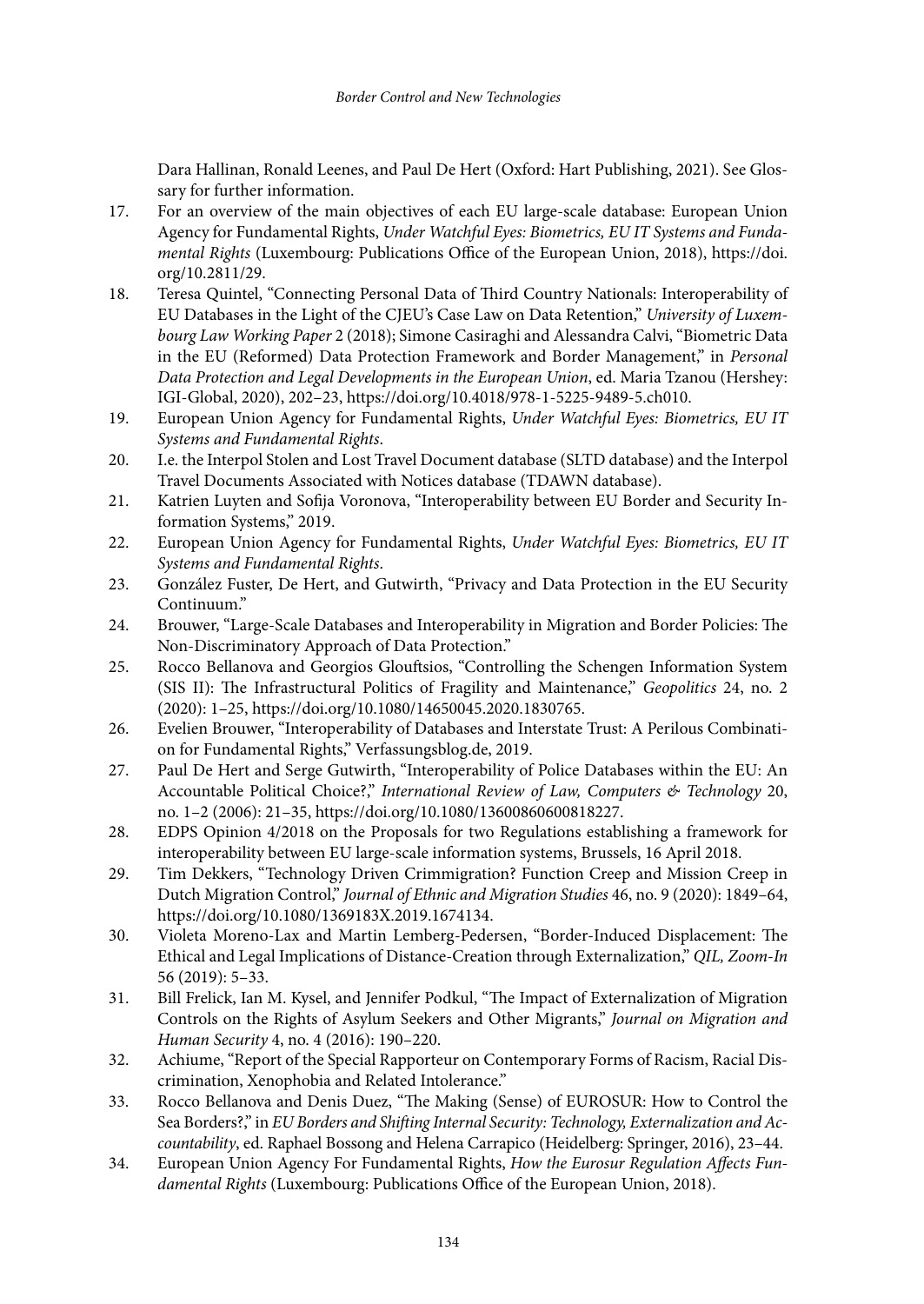- 35. Molnar, EDRi, and the Refugee Law Lab, "Technological Testing Grounds Migration Management Experiments and Reflections from the Ground Up."
- 36. European Union Agency for Fundamental Rights, *Preventing Unlawful Profiling Today and in the Future: A Guide* (Luxembourg: Publications Office of the European Union, 2018), [https://](https://doi.org/10.2811/801635) [doi.org/10.2811/801635.](https://doi.org/10.2811/801635)
- 37. Gloria González Fuster, "Artificial Intelligence and Law Enforcement" (Brussels, 2020).
- 38. Fondazione Giacomo Brodolini, "Fundamental Rights Review of EU Data Collection Instruments and Programmes," 2019; González Fuster, "Artificial Intelligence and Law Enforcement."
- 39. European Union Agency for Fundamental Rights, *Preventing Unlawful Profiling Today and in the Future: A Guide*.
- 40. European Union Agency for Fundamental Rights.
- 41. Joy Buolamwini and Timnit Gebru, 'Gender Shades: Intersectional Accuracy Disparities in Commercial Gender Classification', in Proceedings of Machine Learning Research (Conference on Conference on Fairness, Accountability, and Transparency 2018), 2018, 1–15.
- 42. Molnar, EDRi, and the Refugee Law Lab, "Technological Testing Grounds Migration Management Experiments and Reflections from the Ground Up."
- 43. Tholen, "The Changing Border: Developments and Risks in Border Control Management of Western Countries."
- 44. Zaiotti, *Cultures of Border Control: Schengen and the Evolution of European Frontiers*.
- 45. Zaiotti.
- 46. Iain McLean and Alistair McMillan, "Westphalian State System," in *The Concise Oxford Dictionary of Politics* (Oxford University Press, January 2009), [https://doi.org/10.1093/](https://doi.org/10.1093/acref/9780199207800.001.0001) [acref/9780199207800.001.0001](https://doi.org/10.1093/acref/9780199207800.001.0001).
- 47. Mariano Cesar Bartolomé, "The Modern State Facing a Challenging International Security Scenario of Postwestfalian Characteristics," *Defense and Security Studies* 5, no. 5 (2008): 10–15.
- 48. Archie Simpson, "Nations and States," in *Issues In International Relations*, ed. Trevor C. Salmon, Mark F. Imber, and Trudy Fraser, 2nd ed. (London and New York: Routledge, 2008), 1–258,<https://doi.org/10.4324/9780203926598>.
- 49. Nathalie Brack, Ramona Coman, and Amandine Crespy, "Sovereignty Conflicts in the European Union," *Les Cahiers Du Cevipol* 4, no. 4 (2019): 3–30.
- 50. Saara Koikkalainen, "Free Movement in Europe: Past and Present," 2011.
- 51. The pillars were the European Communities (EC) pillar, aimed at implementing the single market; the Common Foreign and Security Policy (CFSP) pillar, aimed at defining and implementing a common foreign and security policy; and the Justice and Home Affairs (JHA) pillar, aimed at developing a common action in areas such as the controlling external borders and illegal migration in order ensure a high level of safety for citizens within the JHA. The main difference between the three pillars regarded the decision-making process (for the first pillar, the community method, characterised by the centrality of the role of European Institutions in the decision-making; for the second and third pillar, the intergovernmental method, requiring the consensus of governments of the single Member States and envisaging a limited role for European Institutions). Ina Sokolska, "The Maastricht and Amsterdam Treaties," 2021; General Secretariat of the Council of the European Union, *The Pillars of Europe – The Legacy of the Maastricht Treaty after 25 Years* (Brussels, 2018).
- 52. Youri Devuyst, "The European Union's Institutional Balance after the Treaty of Lisbon: Community Method and Democratic Deficit Reassessed," *Georgetown Journal of International Law* 2, no. 39 (2008): 247–326. General Secretariat of the Council of the European Union, *The Pillars of Europe – The Legacy of the Maastricht Treaty after 25 Years*.
- 53. Hilf Meinhard, "Acquis Communautaire," in *Max Planck Encyclopedia of Public International Law* (Oxford University Press, 2009), [https://doi.org/10.1093/law:](https://doi.org/10.1093/law)epil/9780199231690/ e1717; Koikkalainen, "Free Movement in Europe: Past and Present."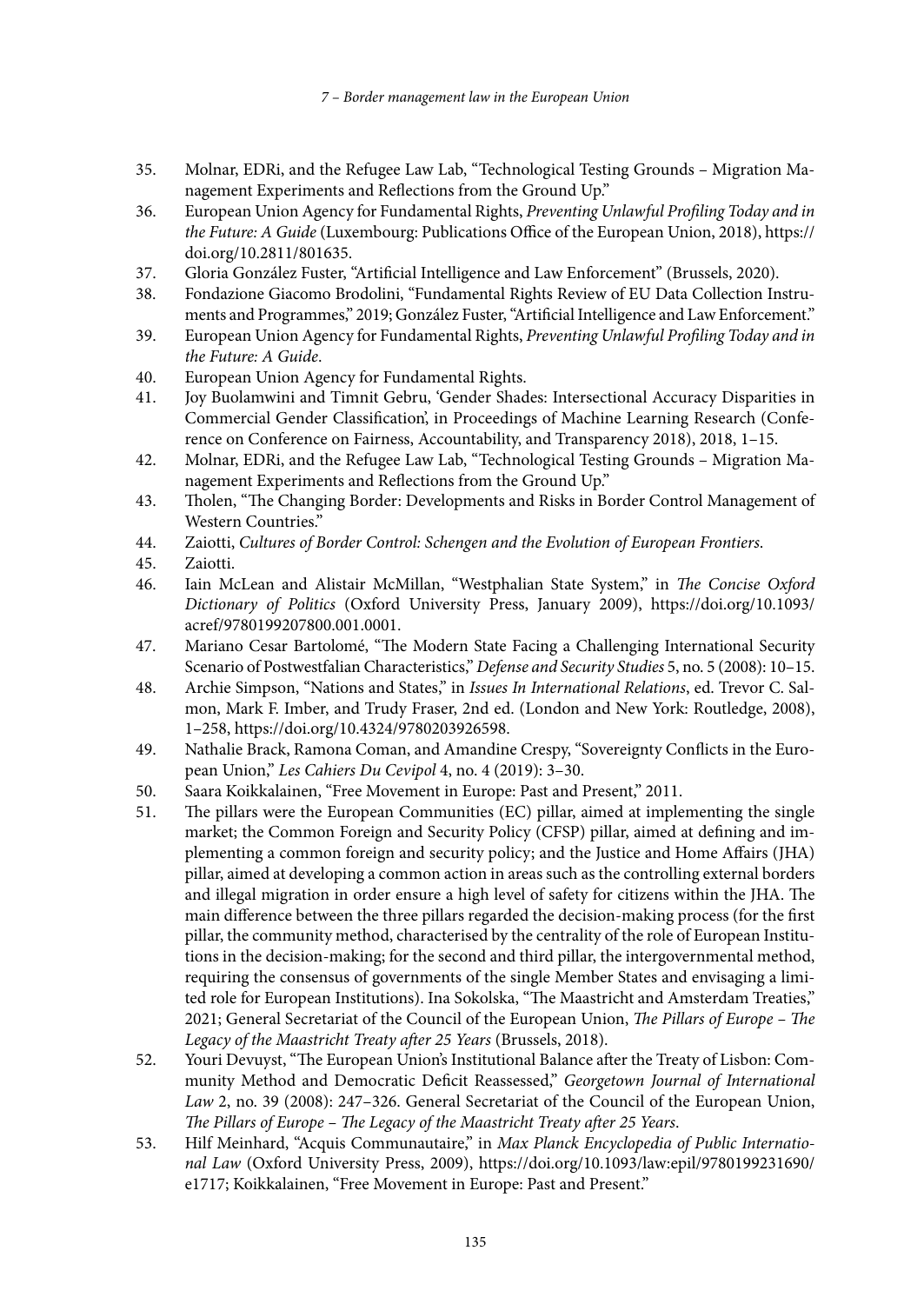- 54. Devuyst, "The European Union's Institutional Balance after the Treaty of Lisbon: Community Method and Democratic Deficit Reassessed."
- 55. Communication from the Commission to the European Parliament and the Council 'Stronger and Smarter Information Systems for Borders and Security' (COM/2016/0205 final)
- 56. Pinja Lehtonen and Pami Aalto, "Smart and Secure Borders through Automated Border Control Systems in the EU? The Views of Political Stakeholders in the Member States," *European Security* 26, no. 2 (2017): 207–25, [https://doi.org/10.1080/09662839.2016.1276057.](https://doi.org/10.1080/09662839.2016.1276057)
- 57. Zaiotti, *Cultures of Border Control: Schengen and the Evolution of European Frontiers*.
- 58. Article 22 SBC. It is only exceptionally, and as *extrema ratio*, when there is a serious threat to public policy or internal security in a Member State, that a Member State may reintroduce border control at all or specific parts of its internal borders for a limited period of up to 30 days or for the foreseeable duration of the serious threat if its duration exceeds 30 days (Article 25 SBC).
- 59. Zaiotti.
- 60. Mircea Brie and Ioan Horga, "The European Union External Border: An Epistemological Approach," *Romanian Review on Political Geography*, no. 1 (2009): 15–31.
- 61. Brie and Horga.
- 62. See Annex 4 in this Volume.
- 63. Morag, "Border Management in Europe: Is the Paradigm Evolving?"
- 64. Article 5 Regulation (EU) 2019/1896 of the European Parliament and of the Council of 13 November 2019 on the European Border and Coast Guard and repealing Regulations (EU) No 1052/2013 and (EU) 2016/1624 (hereafter, Frontex Regulation).
- 65. Regulation (EU) 2018/1726 of the European Parliament and of the Council of 14 November 2018 on the European Union Agency for the Operational Management of Large-Scale IT Systems in the Area of Freedom, Security and Justice (eu-LISA), and amending Regulation (EC) No 1987/2006 and Council Decision 2007/533/JHA and repealing Regulation (EU) No 1077/2011.
- 66. Article 62 Regulation (EU) 2018/1725 of the European Parliament and of the Council of 23 October 2018 on the protection of natural persons with regard to the processing of personal data by the Union institutions, bodies, offices and agencies and on the free movement of such data, and repealing Regulation (EC) No 45/2001 and Decision No 1247/2002/EC.
- 67. Regulation (EU) No 439/2010 of the European Parliament and of the Council of 19 May 2010 establishing a European Asylum Support Office.
- 68. Brouwer, "Large-Scale Databases and Interoperability in Migration and Border Policies: The Non-Discriminatory Approach of Data Protection."
- 69. Frank Mc Namara, "Externalised and Privatised Procedures of EU Migration Control and Border Management – A Study of EU Member State Control and Legal Responsibility" (European University Institute, 2017).
- 70. Naranjo and Molnar, "The Privatization of Migration Control."
- 71. Naranjo and Molnar.
- 72. Legislative Affairs Unit of the European Parliament (LEGI), *Handbook on the Ordinary Legislative Procedure – A Guide to How the European Parliament Co-Legislates*, 2020.
- 73. Marc Bühlmann and Hanspeter Kriesi, "Models for Democracy," in *Democracy in the Age of Globalization and Mediatization* (London: Palgrave Macmillan UK, 2013), 44–68, [https://](https://doi.org/10.1057/9781137299871_3) [doi.org/10.1057/9781137299871\\_3.](https://doi.org/10.1057/9781137299871_3)
- 74. Devuyst, "The European Union's Institutional Balance after the Treaty of Lisbon: Community Method and Democratic Deficit Reassessed."
- 75. Thomas Christiansen and Mathias Dobbels, "Non-Legislative Rule Making after the Lisbon Treaty: Implementing the New System of Comitology and Delegated Acts," *European Law Journal* 19, no. 1 (2013): 42–56, <https://doi.org/10.1111/eulj.12012>; Molnar, EDRi, and the Refugee Law Lab, "Technological Testing Grounds – Migration Management Experiments and Reflections from the Ground Up."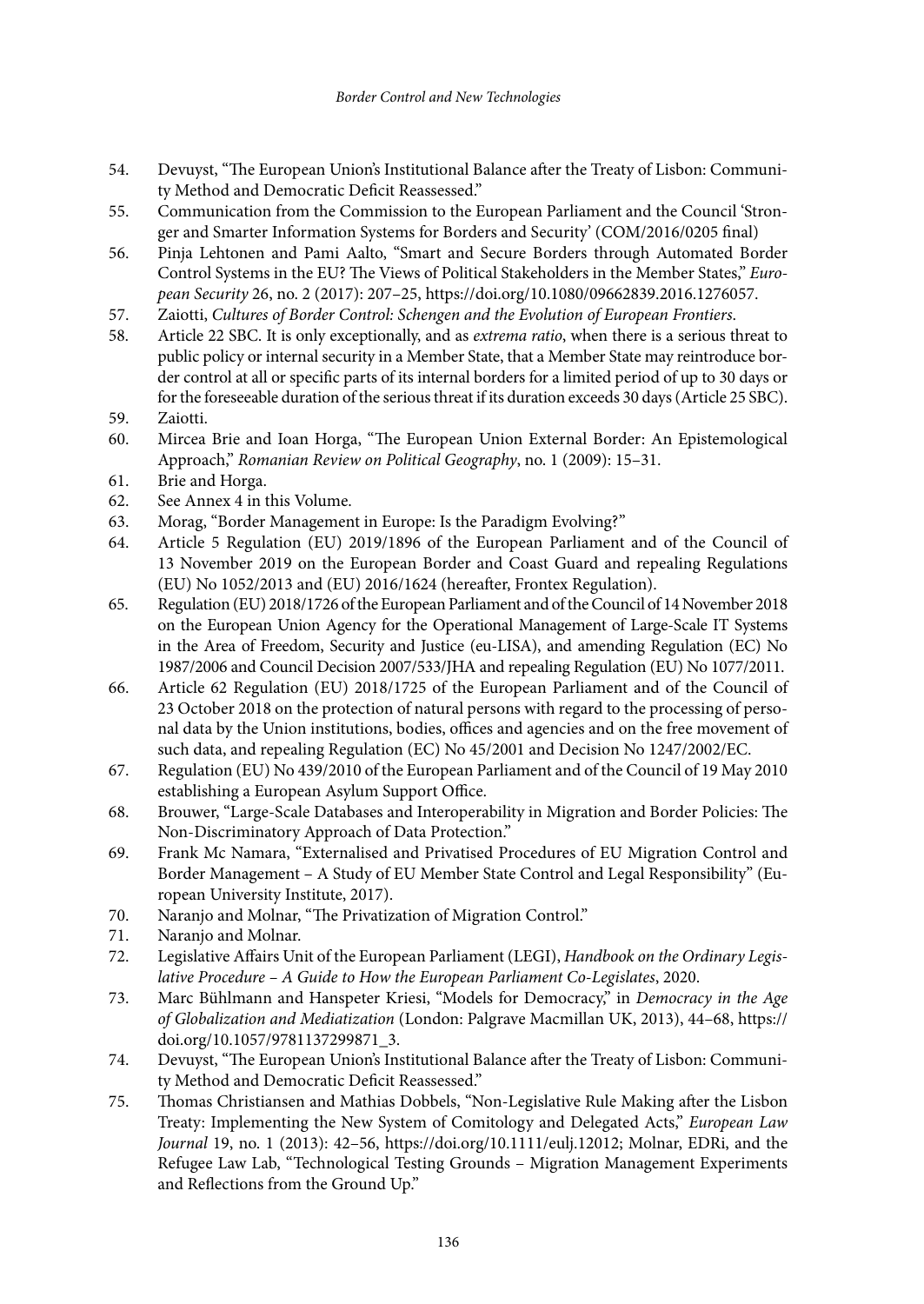- 76. Casiraghi and Calvi, "Biometric Data in the EU (Reformed) Data Protection Framework and Border Management."
- 77. For example, Article 40 Interoperability Regulation (EU) 2019/817 of (hereafter, Interoperability Regulation 817) and Interoperability Regulation (EU) 2019/818 (hereafter, Interoperability Regulation 818) clarifies that national authorities that are controllers, on the one hand, for the EES, VIS and SIS and, on the other hand, for the Eurodac, SIS and ECRIS-TCN respectively shall be considered controllers in relation to the biometric templates that they enter into the Shared BMS; similarly, for the data *ex* Article 18 Interoperability Regulations that they enter into the CIR. National authorities adding or modifying the data in the identity confirmation file are controllers for the processing of the personal data in the MID. Article 41 Interoperability Regulations specifies that eu-LISA is data processor for the Shared BMS, the CIR and the MID. Article 57 Regulation (EU) 2018/1240 (hereafter, ETIAS Regulation) establishes that: Frontex is considered the data controller in relation to the processing of personal data in the ETIAS Central System; the ETIAS National Unit is considered the data controller in relation to the processing of personal data in the ETIAS Central System by a Member State; eu-LISA is considered the data controller in relation to information security management of the ETIAS Central System but the data processor in relation to the processing of personal data in the ETIAS Information System.
- 78. Brendan Van Alsenoy, "Liability under EU Data Protection Law: From Directive 95/46 to the General Data Protection Regulation," *JIPITEC* 7, no. 3 (2017).
- 79. For example, Article 8 SBC establishes against which databases individuals must be controlled during border checks. Article 47 Regulation (EU) 2018/1861 (hereafter, SIS Regulation 1861) requires the consent of the person whose identity has been misused to enter and process in the SIS certain data. Similarly, Article 54 ETIAS Regulation admits that an individual may consent to have their application files stored after the expiry of ETIAS travel authorisation for the purpose of facilitating a new application.
- 80. Lists of the purposes for which personal data may be processed by a border control technology are contained for instance in: Articles 1, 24, 25, 41, 47, 49 SIS Regulation 1861; Articles 1, 26, 32, 34, 36, 38, 40, 56, 64 Regulation (EU) 2018/1862 (hereafter, SIS Regulation 1862); Article 2 Regulation (EC) No 767/2008 (hereafter, VIS Regulation); Article 1 Regulation (EU) No 603/2013 (hereafter, Eurodac Regulation); Article 1 Regulation (EU) 2017/2226 (hereafter, EES Regulation); Article 4 ETIAS Regulation; Article 2 Regulation (EU) 2019/816 (hereafter, ECRIS-TCN Regulation); Articles 2, 6, 12, 17, 25 Interoperability Regulations 817 and 818; Articles 18 and 87 Frontex Regulation; Article 1 Directive (EU) 2016/681 (hereafter, PNR Directive); Article 6 Council Directive 2004/82/EC (hereafter, API Directive). It must be noted that EU laws and policies related to EU large-scale databases and interoperability have been facing criticism for their clash with certain data protection principles, including purpose limitation. It is uncertain whether such extensive list of purposes will survive the scrutiny of the CJEU in the future.
- 81. With some differences as to the processing for persons enjoying the right of free movement and third-country nationals, as specified in Article 8(2) and 8(3) SBC.
- 82. Within Eurosur, processing of personal data other than ship and aircraft identification number is exceptional (Article 89 Frontex Regulation).
- 83. These categories of personal data are specified in Article 20 SIS Regulations 1861 and 1862, Article 5 VIS Regulation, Article 11 Eurodac Regulation, Articles 17, 18, 19, 20 EES Regulation, Article 17 ETIAS Regulation, Article 5 ECRIS-TCN. Similarly, only certain categories of personal data can be processed/stored in the ESP, Shared BMS, CIR, MID, namely: alphanumeric or biometric data for queries with the ESP (Article 9 Interoperability Regulations 817 and 818), biometric templates for the shared BMS (Article 13 Interoperability Regulations 817 and 818), personal data as from Article 5 VIS Regulation, Article 7 EES Regulation, Article 6 ETIAS Re-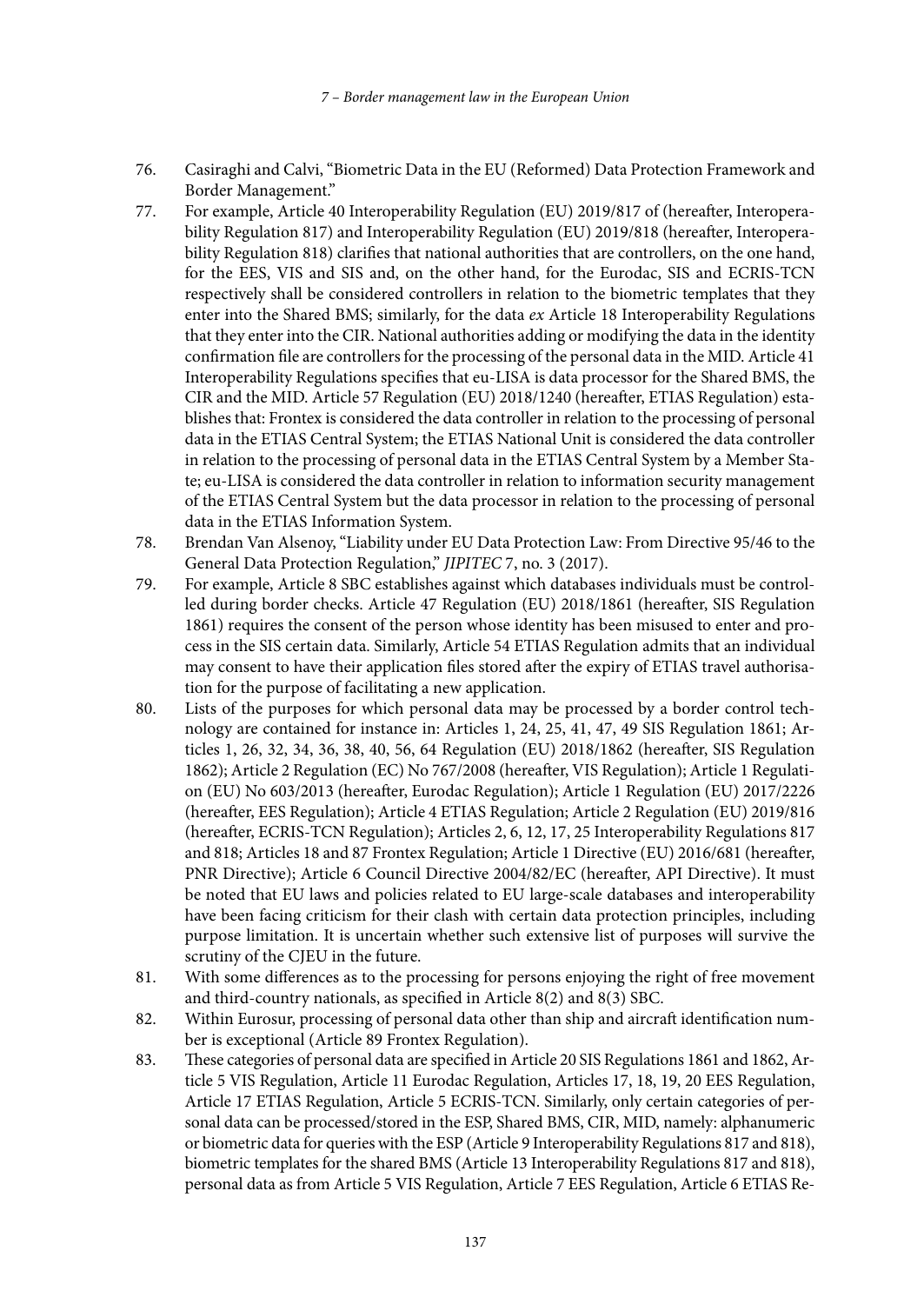gulation, Article 5 ECRIS-TCN Regulation for the CIR; confirmation files for the MID (Article 25 Interoperability Regulations 817 and 818). Note also that the definition of biometric data in the GDPR, the LED and the EUDPR differs from those contained in border management law. The latter is more restricted, as biometric data encompasses only fingerprints, palmprints, facial images and DNA profiles and not, for example, behavioural characteristics.

- 84. Annex I PNR Directive and Article 3 API Directive.<br>85. Brouwer. "Interoperability of Databases and Interst
- 85. Brouwer, "Interoperability of Databases and Interstate Trust: A Perilous Combination for Fundamental Rights."
- 86. See, for example, Article 44 SIS Regulation 1861 and Article 59 SIS Regulation 1862, Articles 24 and 38 VIS Regulation, Article 27 Eurodac Regulation, Article 35 EES Regulation, Article 55 ETIAS Regulation, Article 9 ECRIS-TCN Regulation, Articles 32 and 33 Interoperability Regulations 817 and 818 for the CIR and Article 48 Interoperability Regulations 817 and 818 for the MID.
- 87. Casiraghi and Calvi, "Biometric Data in the EU (Reformed) Data Protection Framework and Border Management."
- 88. For instance, border management law requires that: only biometric data of sufficient quality enter the EU large-scale databases (Article 32 SIS Regulation 1861 and Article 42 SIS Regulation 1862, Article 25 Eurodac Regulation); the fingerprint of a third-country national is of sufficient quality when used for automated biometric matching (Article 17 EES Regulation); the facial image of a third-country national is of sufficient quality when used for automated biometric matching (Article 15 EES Regulation); only biometric templates complying with minimum data quality standards are entered in the BMS (Article 13 Interoperability Regulations 817 and 818); performance requirements in terms of the False Positive Identification Rate, False Negative Identification Rate and Failure To Enrol Rate as set in Commission Implementing Acts are complied with (Article 36 EES Regulation).
- 89. See, for example, Articles 39, 40, 49 SIS Regulation 1861 and Article 53, 54, 55, 64 SIS Regulation 1862, Articles 23 and 25 VIS Regulation, Articles 16 and 18 Eurodac Regulation, Article 34 EES Regulation, Article 54 ETIAS Regulation, Article 8 ECRIS-TCN Regulation, Article 15 Interoperability Regulations 817 and 818 for the Shared BMS, Article 23 Interoperability Regulations 817 and 818 for the CIR, Article 91 Frontex Regulation.
- 90. See, for example, Article 12 SIS Regulations 1861 and 1862, Article 34 VIS Regulation, Article 28 Eurodac Regulation, Article 46 EES Regulation, Article 69 ETIAS Regulation, Article 31 ECRIS-TCN Regulation, Article 10 Interoperability Regulations 817 and 818 for the ESP, Article 16 Interoperability Regulations 817 and 818 for the Shared BMS, Article 34 Interoperability Regulations 817 and 818 for the CIR, Article 36 Interoperability Regulations 817 and 818 for the MID.
- 91. See, for example, Article 10 and 16 SIS Regulations 1861 and 1862, Article 32 VIS Regulation, Article 34 Eurodac Regulation, Article 43 EES Regulation, Articles 21, 46, 48 and 59 ETIAS Regulation, Article 19 ECRIS-TCN, Article 11 Interoperability Regulations 817 and 818.
- 92. See, for example, Articles 4, 9 and 10 SIS Regulations 1861 and 1862, 1.10.3. SIRENE Manual, Article 32 VIS Regulation, Article 3 and 34 Eurodac Regulation, Article 7 and 43 EES Regulation, Article 6 and 59 ETIAS Regulation, Article 19 ECRIS-TCN Regulation, Articles 32 and 33 Interoperability Regulations 817 and 818 for the CIR, Article 42 Interoperability Regulations 817 and 818 for the MID.
- 93. See Article 12 SIS Regulations 1861 and 1862, Article 34 VIS Regulation, Article 28 Eurodac Regulation, Article 46 EES Regulation, Articles 69 and 70 ETIAS Regulation, Article 31 ECRIS-TCN Regulation; Article 10 Interoperability Regulations 817 and 818 for the ESP, Article 16 Interoperability Regulations 817 and 818 for the Shared BMS, Article 34 Interoperability Regulations 817 and 818 for the CIR, Article 36 Interoperability Regulations 817 and 818 For the MID, Article 89 Frontex Regulation.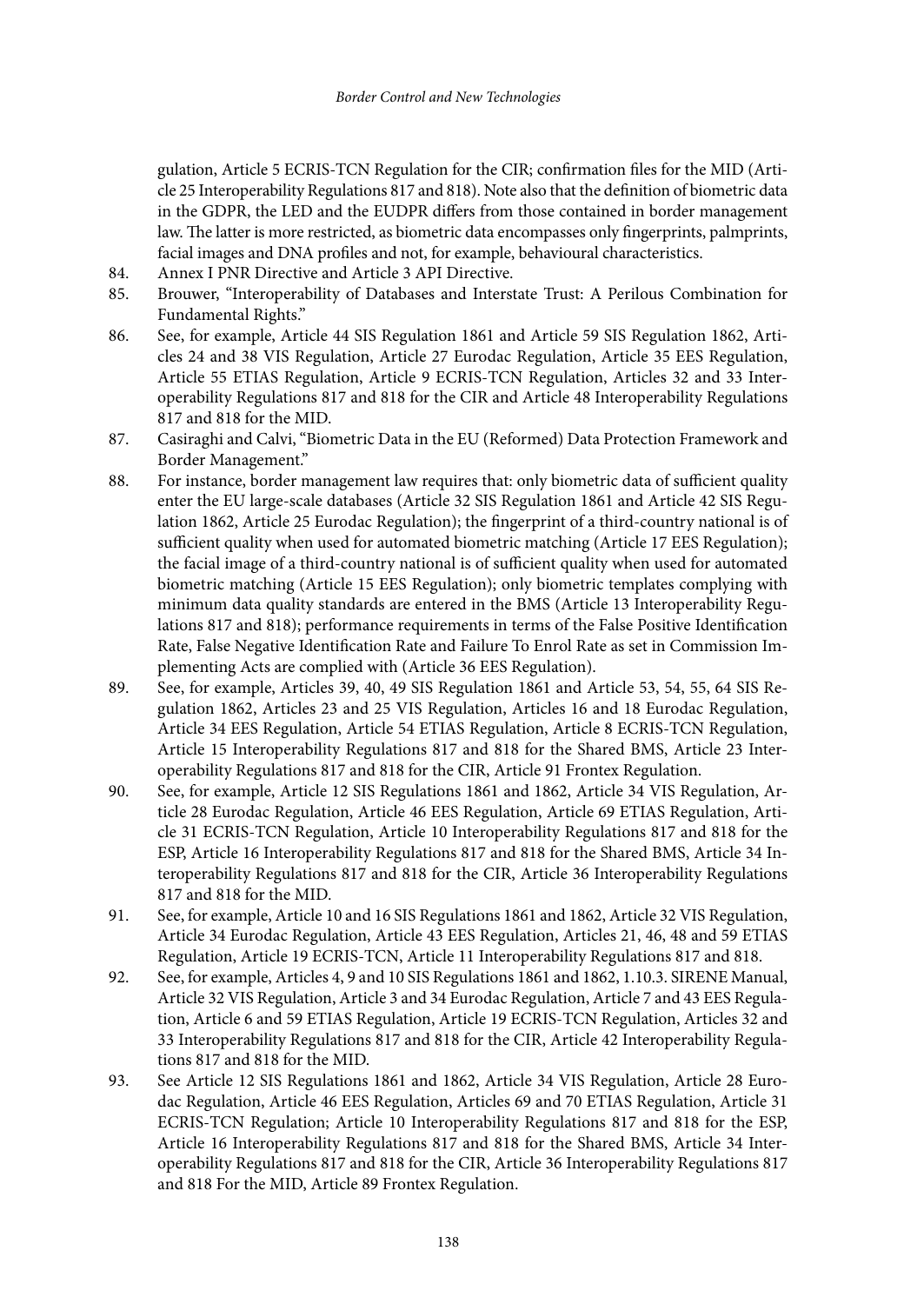- 94. See, for example, Article 14 SIS Regulations 1861 and 1862, Article 28 VIS Regulation, Recital 19 Eurodac Regulation, Article 38 EES Regulation, Articles 75, 76, 77 ETIAS Regulation, Articles 12, 13 ECRIS-TCN Regulation.
- 95. See, for example, Article 13 SIS Regulation 1861 and 1862, Article 35 VIS Regulation, Article 36 Eurodac Regulation, Article 47 EES Regulation, Article 61 ETIAS Regulation, Article 21 ECRIS-TCN Regulation.
- 96. See, for example, Article 11 SIS Regulation 1861 and 1862, Article 26 VIS Regulation, Article 4 Eurodac Regulation, Article 37 EES Regulation, Article 74 ETIAS Regulation, Article 11 ECRIS-TCN Regulation, Article 55 Interoperability Regulations 817 and 818.
- 97. For instance, in the event(s) of security incidents, Article 45 SIS Regulation 1861 and Article 60 SIS Regulation 1862 require Member States, Europol, Frontex to notify the Commission, eu-LISA, the competent DPA and the EDPS; and eu-LISA to notify the Commission and the EDPS in relation to central system. Article 34 Eurodac Regulation requires Member States to inform eu-LISA and eu-LISA to notify the Commission, Europol and the EDPS in relation to central system. Article 44 EES Regulation requires Member States to notify the Commission, eu-LISA, the competent DPA and the EDPS; and eu-LISA to notify the Commission and the EDPS in relation to central system. Article 60 ETIAS Regulation requires the Member States to notify the Commission, eu-LISA and the EDPS; eu-LISA to notify the Commission and the EDPS in relation to central system; Europol to notify the Commission and the EDPS. Article 43 Interoperability Regulations 817 and 818 requires Member States to notify the Commission, eu-LISA, the competent DPA and the EDPS; eu-LISA to notify the Commission and the EDPS in relation to central system of interoperability components; ETIAS Central Unit and Europol to notify the Commission, eu-LISA, the competent DPA and the EDPS.
- 98. European Union Agency For Fundamental Rights, European Court of Human Rights, and European Data Protection Supervisor, *Handbook on European Data Protection Law* (Luxembourg: Publications Office of the European Union, 2018),<https://doi.org/10.2811/58814>.
- 99. Plixavra Vogiatzoglou et al., "From Theory To Practice: Exercising The Right Of Access Under The Law Enforcement and PNR Directives," *JIPITEC* 11, no. 274 (2020).
- 100. See, for example, Article 52 SIS Regulation 1861, Article 37 VIS Regulation, Article 47 Interoperability Regulation 817 (for VIS, EES, ETIAS, shared BMS, CIR, MID); Article 29 Eurodac Regulation; Article 64 ETIAS Regulation. Note however that certain authors expressed concerns about the effectiveness of the legal framework at ensuring the exercise of the data subjects' rights, depending, *inter alia*, on its fragmented and complex nature. Diana Dimitrova, "Surveillance at the Borders: travellers and their data protection rights" in *Handbook on Data Protection and Privacy*, eds. Paul De Hert, Rosamunde van Brakel, and Gloria Gonzalez Fuster (Edward Elgar, forthcoming).
- 101. See, for example, Article 53 SIS Regulation 1861 and Article 67 SIS Regulation 1862, Article 38 VIS, Article 29 Eurodac Regulation, Article 52 EES Regulation, Article 64 ETIAS Regulation, Article 25 ECRIS-TCN Regulation, Article 48 and 49 Interoperability Regulations.
- 102. Ibid.
- 103. Ibid.
- 104. For example, data subjects have the right to request human intervention when using the border control technology (Article 15 SBC); when an automated processing leads to a hit in ETIAS system, the application shall be processed manually by the ETIAS National Unit of the Member State responsible (human in the loop) (Article 26 ETIAS Regulation); when different identities are detected, manual verification is ensured (Article 29 Interoperability Regulations 817 and 818).
- 105. See, for example, Article 58 SIS Regulation 1861 and 72 SIS Regulation 1862, Article 33 VIS Regulation, Article 37 Eurodac Regulation, Article 45 EES Regulation, Article 63 ETIAS Regulation, Article 20 ECRIS-TCN Regulation, Article 46 Interoperability Regulations 817 and 818.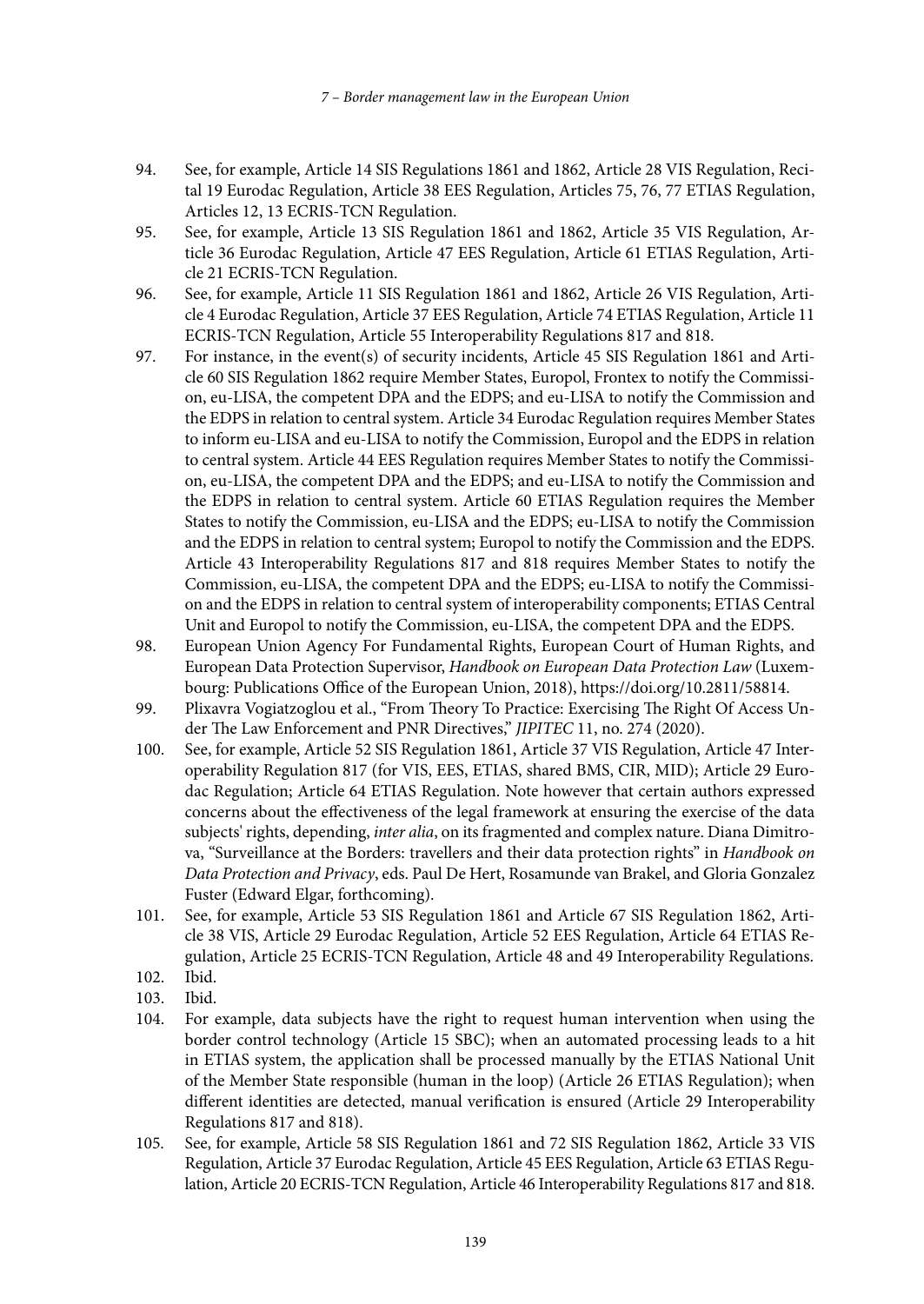- 106. European Union Agency for Fundamental Rights, *Under Watchful Eyes: Biometrics, EU IT Systems and Fundamental Rights*.
- 107. See, for example, Article 50 SIS Regulation 1861, Article 31 VIS Regulation, Article 35 Eurodac Regulation, Article 41 EES Regulation, Article 65 ETIAS Regulation, Article 18 ECRIS-TCN, Article 50 Interoperability Regulations 817 and 818, Article 89 Frontex Regulation.
- 108. European Union Agency for Fundamental Rights.
- 109. For the SIS, national competent authorities responsible for the identification of third-country nationals for the purposes listed in Article 34 SIS Regulation 1861; national competent authorities for the purposes listed in Art. 44 SIS Regulation 1862; national competent authorities responsible for naturalisation for examining an application of naturalisation (Article 34 SIS Regulation 1861 and Art. 44 SIS Regulation 1862); vehicle registration services, boat and aircraft registration services, firearms registration services as specified in Articles 45, 46 and 47 Regulation 1862. Links between alerts do not affect the right to access (Article 48 SIS Regulation 1861). For the VIS, duly authorised staff of the visa authorities as specified in Article 6 VIS Regulation. For the Eurodac, for law enforcement purposes, as specified in Article 6 Eurodac Regulation. For the EES, duly authorised staff of the national authorities of each Member State as specified in Article 9 EES Regulation. For the ETIAS, duly authorised staff of the ETIAS Central Unit and of the ETIAS National Units as specified in Article 9 ETIAS Regulation. For the ECRIS-TCN, only duly authorised staff have access to the data for the performance of their tasks as specified in Article 13 ECRIS-TCN Regulation. For the ESP, see Article 7 Interoperability Regulations 817 and 818. For the CIR, see Articles 18 and 20 Interoperability Regulations 817 and 818. For the MID, see Article 26 Interoperability Regulations 817 and 818. Note however that certain authors criticised the rules on the functionality of the MID, considered ambiguous, *inter alia*, in relation to the access of the SIRENE Bureaux to the links. Diana Dimitrova and Teresa Quintel, "Technological Experimentation Without Adequate Safeguards? Interoperable EU Databases and Access to the Multiple Identity Detector by SIRENE Bureaux."
- 110. For access by Europol to the SIS, see Article 35 Regulations 1861 and Article 48 SIS Regulation 1862; to the VIS, see Article 3 VIS Regulation; to the Eurodac, see Article 21 Eurodac Regulation; to the EES, see Article 33 EES Regulation; to the ETIAS, see Article 53 ETIAS Regulation; to the ECRIS-TCN, see Article 14 ECRIS-TCN Regulation; to the ESP, see Article 7 Interoperability Regulations 817 and 818; to the CIR, see Article 17 Interoperability Regulations 817 and 818. For access by Eurojust to the SIS, see Article 49 SIS Regulation 1862; to the ECRIS-TCN, see Article 14 ECRIS-TCN Regulation. For access by Frontex to the SIS, see Article 36 Regulations 1861 and Article 50 SIS Regulation 1862.
- 111. See, for example, Article 5 Interoperability Regulations 817 and 818, Article 14 ETIAS Regulation, Recital 13 Eurodac Regulation.
- 112. See, for example, Article 5 Interoperability Regulations 817 and 818, Article 14 ETIAS Regulation.
- 113. See, for example, Article 37 EES Regulation.
- 114. Ibid.
- 115. See, for example, Article 5 SBC.
- 116. See, for example, Article 34 SBC.
- 117. See, for example, Articles 8a and 8b SBC.
- 118. Ibid.
- 119. See Regulation (EC) No. 428/2009 of 5 May 2009 setting up a Community regime for the control of exports, transfer, brokering and transit of dual-use items (Dual-use Regulation).
- 120. See, for example, Article 67 TFEU.
- 121. See, for example, Article 8c SBC, Article 5 Interoperability Regulations 817 and 818, Article 14 ETIAS Regulation.
- 122. See, for example, Article 3 Eurodac Regulation.